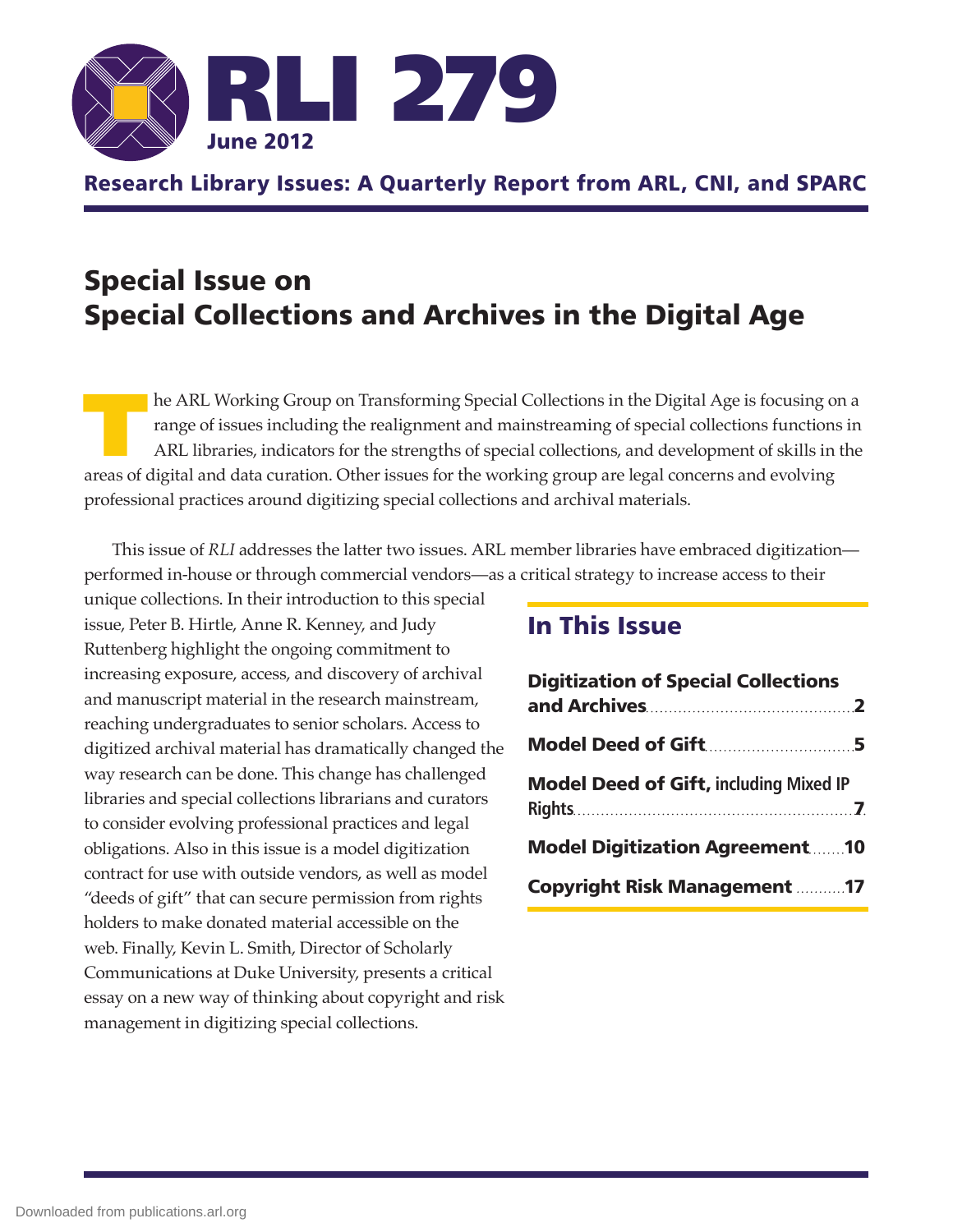# <span id="page-1-0"></span>Digitization of Special Collections and Archives: Legal and Contractual Issues

Peter B. Hirtle, **Senior Policy Advisor, Cornell University Library** Anne R. Kenney, **Carl A. Kroch University Librarian, Cornell University** Judy Ruttenberg, **Program Director for Transforming Research Libraries, ARL** on behalf of the ARL Working Group on Transforming Special Collections in the Digital Ag[e1](#page-2-0)

RL libraries hold and continue to make significant investments in the digitization of their archives and special collections. This work has included highly curated and selective exhibit drawn from multiple sources and, inc archives and special collections. This work has included highly curated and selective exhibits drawn from multiple sources and, increasingly, mass digitization of entire archival and manuscript collections.

Even within ARL, the library, archives, and museum (LAM) community includes considerable variation in its organizational structures and relationships to parent institutions, and to a great extent in its myriad of relationships among repositories and their individual donors and collection creators. But the community shares a commitment to increasing exposure, access, and discovery of archival and manuscript material in the research mainstream—from undergraduates to senior scholars and across the disciplines. Digitization is one key strategy in this movement toward expanded access, and with it are associated complex, evolving professional practices and legal obligations with respect to donors, intellectual property, and risk.

The ARL Working Group on Transforming Special Collections in the Digital Age has assembled four significant documents in this issue of Research Library Issues to serve as a community toolkit for navigating some of the decisions involved in expanding access to special collections via digitization.

With the development of network technologies, the nature of access to donated archival material has changed. Collections that were once made available to scholarly researchers under the watchful eye of special collections librarians in a physical reading room can now be made readily accessible to the entire world via the Internet. Donors who were willing to allow access to materials in a controlled setting could be taken aback by the trajectory of increased access. It is to the library's advantage to secure, if possible, explicit permission to make copyrighted materials available on the open web. While the recent ARL *Code of Best Practices in Fair Use for Academic and Research Libraries*[2](#page-2-1) makes a strong case that a fair-use argument can be made to support much library digitization, the issue becomes moot when formal permission has been received.

Two ARL Model Deeds of Gift, published here, were developed to address these changes in the provision of access to special collections. These Deeds of Gift make explicit to donors that the repository may make the donated material available online. The Deeds of Gift also discuss in more detail than was customary in the past the nature of the copyrights in the donated material and they seek to secure a copyright transfer or a license grant that would allow a repository to digitize the material.

In discussions with ARL member representatives, it became clear that the staff and legal counsel at various ARL institutions follow different approaches to deeds of gift. Some worry that legalistic documents may intimidate possible donors and so prefer documents that are as simple as possible (while still securing all needed rights). Others favor a document that is very explicit in laying out rights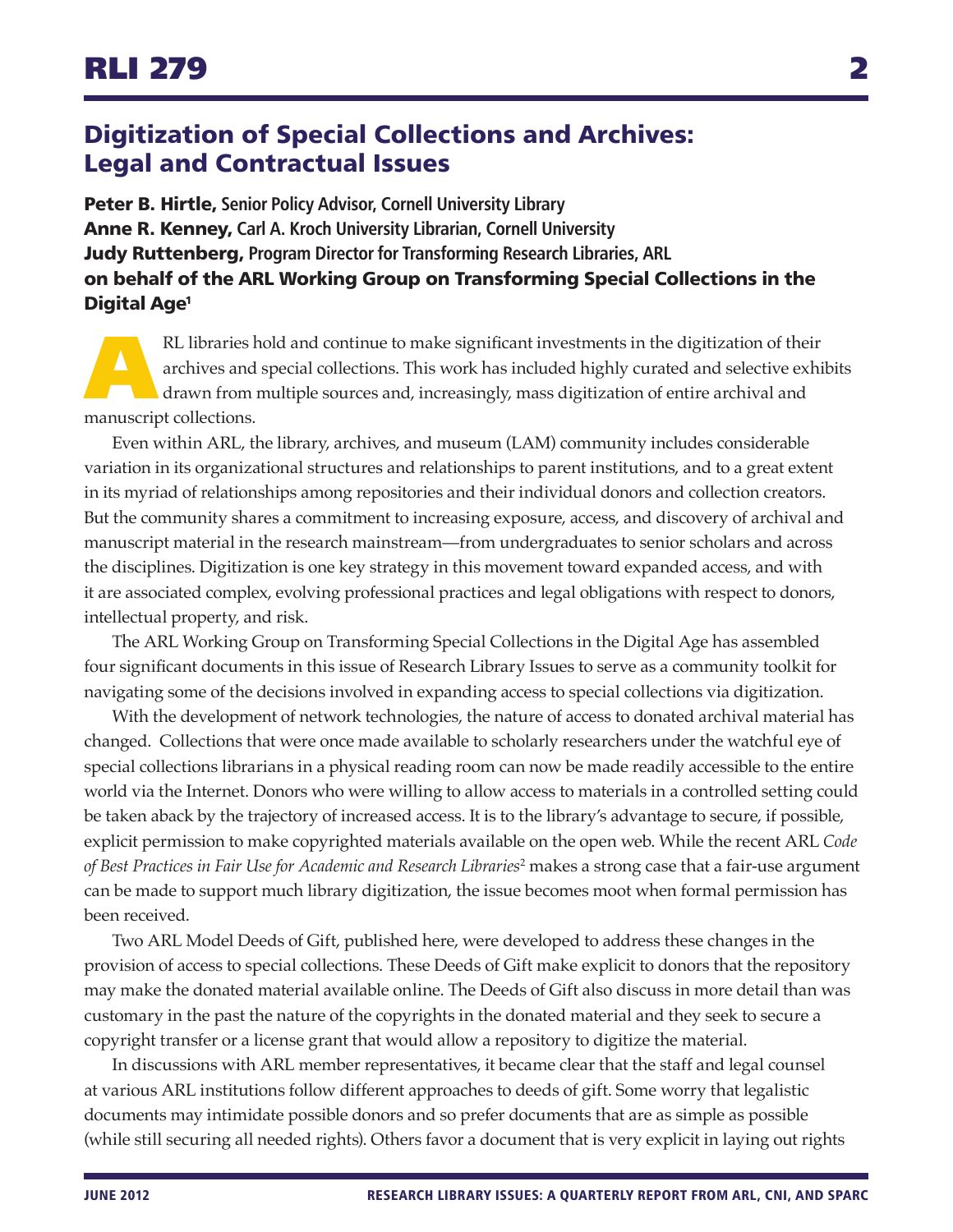and responsibilities. Based on Peter Hirtle's good work in surveying the landscape, the working group presents here two generic documents that conform to the two approaches. ARL institutions can select the model that best suits their expectations and the style of their legal advisors and use it to craft their own document. The ARL models were derived from documents developed at UCLA and the University of Minnesota; the working group thanks them for their permission to adapt their documents. Developing community standards that recognize explicitly enhanced access via digitization will go a long way in making such use of special collections materials a commonplace practice.

ARL's "Principles to Guide Vendor/Publisher Relations in Large-Scale Digitization Projects of Special Collections Materials" articulates some general guidelines that libraries should follow when outsourcing digitization projects to commercial vendors[.3](#page-3-0) The document does not specify, however, the precise contractual terms that would implement its principles. The working group, therefore, has prepared a Model Digitization Agreement that reflects the latest thinking on what should be included in a vendor's contract. In the event that a vendor does not have a standard agreement in place, the model agreement can serve as the basis for discussion. Even if the vendor has developed and wants to use its own agreement, as is likely to be the case, the model agreement can still be used as a check to ensure that provisions important to the library are either present or are added to the vendor's pre-existing document. Peter Hirtle developed ARL's Model Digitization Agreement based in part on a model agreement produced by the Copyright Advisory Office of Columbia University Libraries, led by Kenneth D. Crews, Director.

Finally, this issue of *RLI* includes a piece by Kevin Smith, Director of Scholarly Communications at Duke University, and author of the popular blog *Scholarly Communications @ Duke*. Smith's article, "Copyright Risk Management: Principles and Strategies for Large-Scale Digitization Projects in Special Collections," explores risk aversion or tolerance in matters of copyright within the broader context of risk that large organizations regularly confront and manage. The article, synthesizing recent professional trends, advocates for new practices within both the confines of and the opportunities inherent in the complexity of copyright law.

The working group hopes this set of documents is useful to ARL libraries in advancing digital access to critical scholarly materials. ARL welcomes questions and comments about this material and suggestions of other concerns in transforming special collections in the digital age; please direct feedback to Judy Ruttenberg, [judy@arl.org.](mailto:judy@arl.org)

- <span id="page-2-0"></span> 1 The working group members are: Anne Kenney, Chair (Cornell University); H. Austin Booth (University at Buffalo, SUNY); Susan Brynteson (University of Delaware); Jackie Dooley (OCLC Research); Joshua Greenberg (Sloan Foundation); Nancy Gwinn (Smithsonian Institution); Thomas Hickerson (University of Calgary); Clifford Lynch (CNI); Ingrid Parent (University of British Columbia); Steven Smith (University of Tennessee, Knoxville); Gary Strong (University of California, Los Angeles); Ann Thornton (New York Public Library); Tyler Walters (Virginia Tech); Karin Wittenborg (University of Virginia). Staff liaisons to the working group are Lisa Carter (ARL Visiting Program Officer/Ohio State University) and Judy Ruttenberg (ARL).
- <span id="page-2-1"></span>2 ARL; Center for Social Media, School of Communication, American University; Program on Information Justice and Intellectual Property, Washington College of Law, American University; *Code of Best Practices in Fair Use for Academic and Research Libraries* (Washington, DC: ARL, 2012), <http://www.arl.org/fairuse>.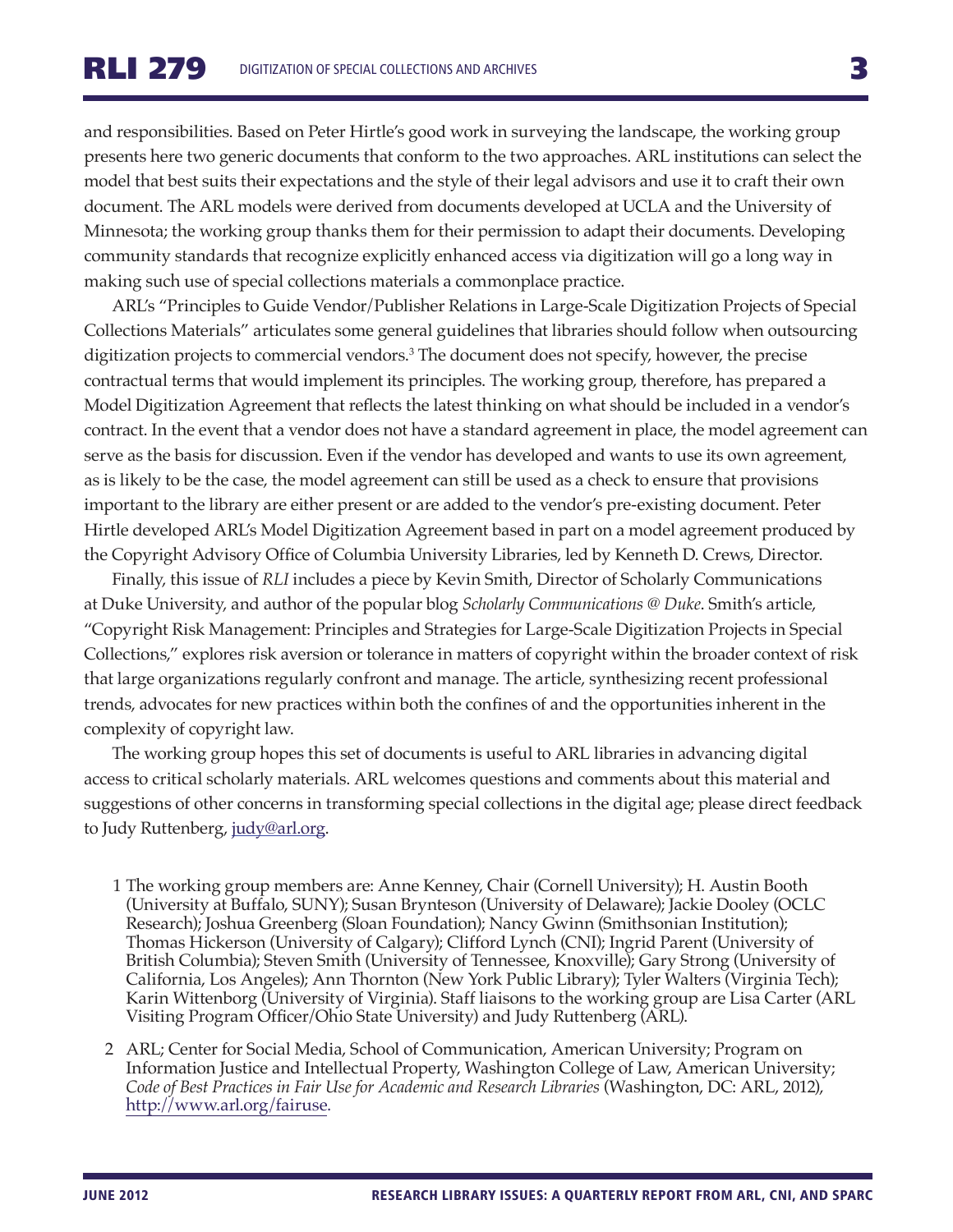<span id="page-3-0"></span>3 ARL, "Principles to Guide Vendor/Publisher Relations in Large-Scale Digitization Projects of Special Collections Materials," June 2010, [http://www.arl.org/bm~doc/principles\\_large\\_scale\\_digitization.](http://www.arl.org/bm~doc/principles_large_scale_digitization.pdf) [pdf.](http://www.arl.org/bm~doc/principles_large_scale_digitization.pdf)

© 2012 Peter B. Hirtle, Anne R. Kenney, and Judy Ruttenberg



This article is licensed under a Creative Commons Attribution-Noncommercial-Share Alike 3.0 United States License. To view a copy of this license, visit<http://creativecommons.org/licenses/by-nc-sa/3.0/us/>.

To cite this article: Peter B. Hirtle, Anne R. Kenney, and Judy Ruttenberg. "Digitization of Special Collections and Archives: Legal and Contractual Issues." *Research Library Issues: A Quarterly Report from ARL, CNI, and SPARC*, no. 279 (June 2012): 2–4. [http://publications.arl.org/rli279/.](http://publications.arl.org/rli279/)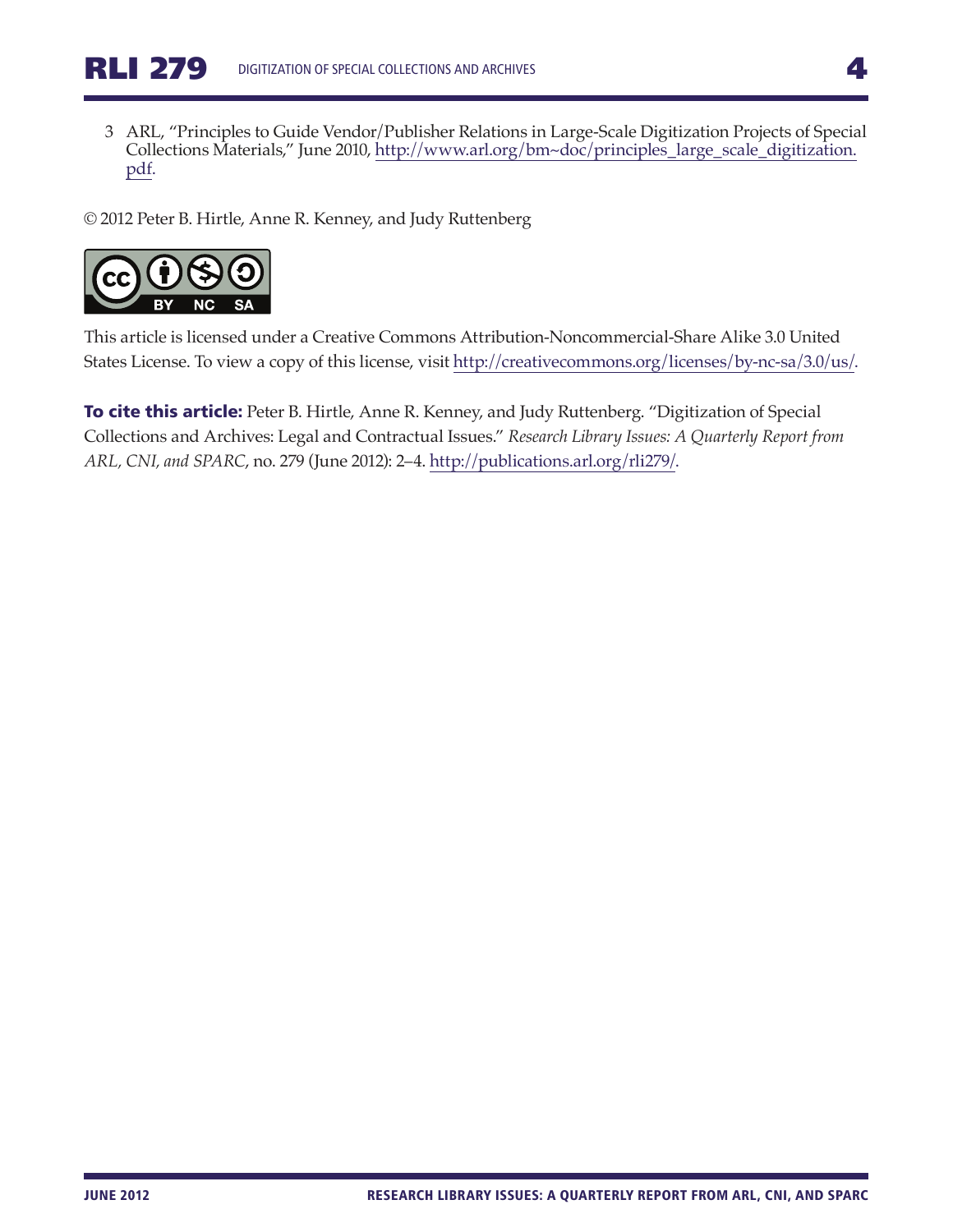## DEED OF GIFT

## <span id="page-4-0"></span>**1. Transfer of Ownership**

I (we), [insert donor's name here] [and spouse, if any here], of [insert address here] hereby irrevocably donate and convey to [NAME OF LIBRARY OR UNIVERSITY (the "Library" or "University," as appropriate), for the benefit of the University Libraries, all rights, title, and interest that I (we) possess in the materials described on Exhibit A to this Deed of Gift (the "Donated Materials"), except as noted in this Deed of Gift.

By signing this Deed, I (we) understand and agree that the location, retention, cataloging, preservation, and disposition of the Donated Materials by the University will be conducted in its discretion, in accordance with University policy and with applicable law. Common discretionary uses by the University include, but are not limited to, exhibition, display, digitization for preservation and access purposes, and making works available for research and scholarship. I (we) acknowledge that the Library may dispose of any Donated Materials not selected for permanent retention. Retained Donated Materials shall be made accessible for research, subject to the terms and conditions, if any, stated below:

## **2. Copyright**

## **A. Current copyright ownership and control**

To the best of my knowledge, (please select *only one* of the following statements):

\_\_\_\_\_\_\_\_\_\_\_\_\_\_\_\_\_\_\_\_\_\_\_\_\_\_\_\_\_\_\_\_\_\_\_\_\_\_\_\_\_\_\_\_\_\_\_\_\_\_\_\_\_\_\_\_\_\_\_\_\_\_\_\_\_\_\_\_\_\_\_\_\_\_\_\_\_\_ \_\_\_\_\_\_\_\_\_\_\_\_\_\_\_\_\_\_\_\_\_\_\_\_\_\_\_\_\_\_\_\_\_\_\_\_\_\_\_\_\_\_\_\_\_\_\_\_\_\_\_\_\_\_\_\_\_\_\_\_\_\_\_\_\_\_\_\_\_\_\_\_\_\_\_\_\_\_ \_\_\_\_\_\_\_\_\_\_\_\_\_\_\_\_\_\_\_\_\_\_\_\_\_\_\_\_\_\_\_\_\_\_\_\_\_\_\_\_\_\_\_\_\_\_\_\_\_\_\_\_\_\_\_\_\_\_\_\_\_\_\_\_\_\_\_\_\_\_\_\_\_\_\_\_\_\_

- $\Box$  I control all copyrights in the Donated Materials (i.e., all works were created by me, or I acquired the copyrights in all Donated Materials.)
- I control **some** of the copyrights in the Donated Materials (i.e., some of the Donated Materials were created by me, or I acquired the copyrights in some of the Donated Materials, but the Donated Materials also contain works for which other individuals or organizations control the copyrights.)
- I control **none** of the copyright(s) in the Donated Materials.

Further information about the control of copyrights in the Donated Materials is found in the attached documentation.

This model deed of gift is made available by the Association of Research Libraries with the understanding that ARL is not rendering legal advice. Please consult an appropriate professional for legal services. If you are using this document in connection with a contract or other actual transaction, please treat it as if copyright had been waived per Creative Commons Zero (CC0). If you are using this document or a variation of it as a model or template, please treat it as licensed under the Creative Commons Attribution (CC-BY) 3.0 Unported License. ARL suggests the following attribution: *Courtesy of the Association of Research Libraries, and adapted from a form developed at the University of Minnesota Libraries*.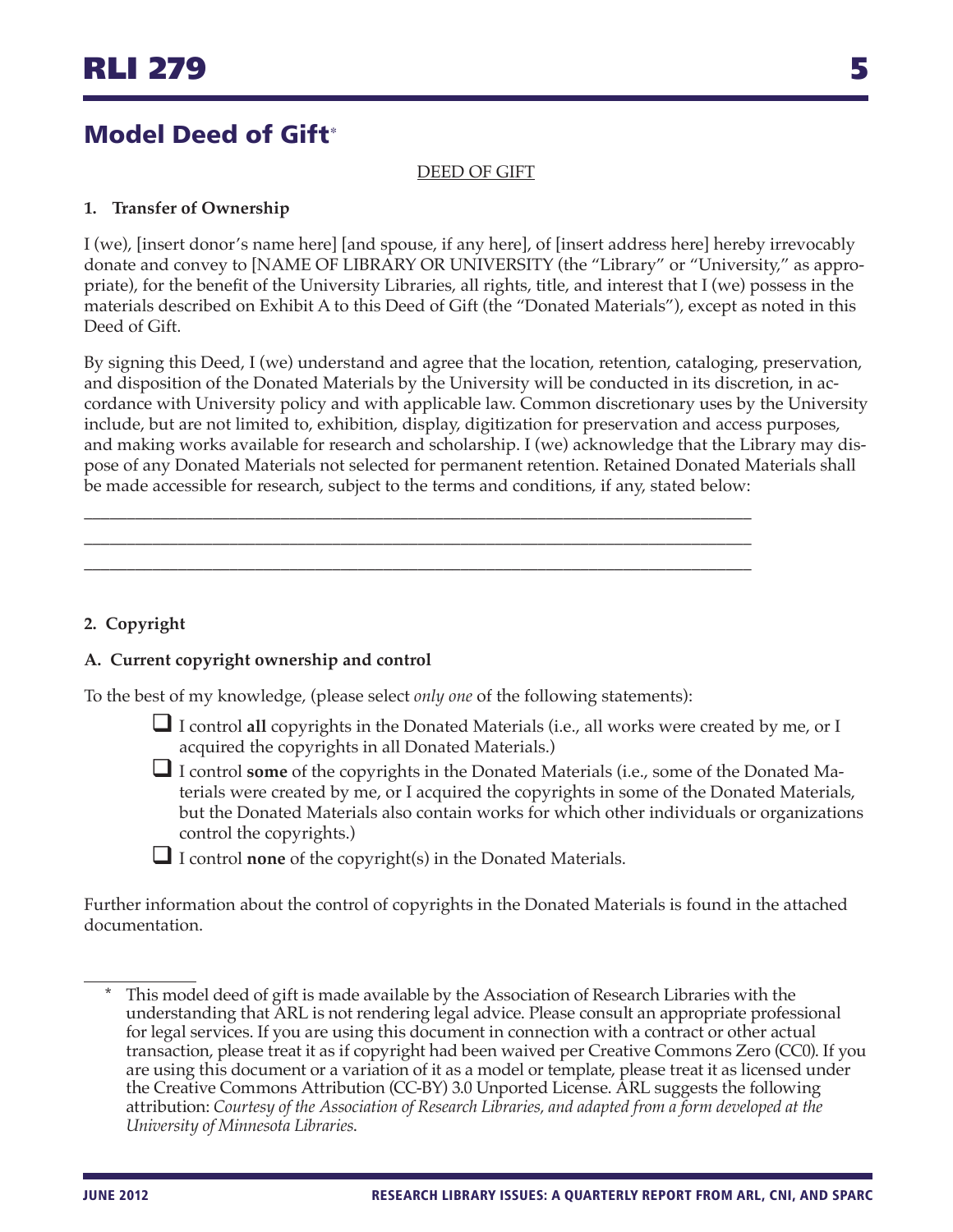#### **B. Transfer of copyright ownership**:

Please select *only one* of the following options.

- I irrevocably assign to the University any and all copyrights I control in the Donated Materials.
- $\Box$  I retain full ownership of any and all copyrights I currently control in the Donated Materials, but I grant the University a nonexclusive right to authorize all uses of these materials for non-commercial research, scholarly, or other educational purposes pursuant to a Creative Commons Attribution, Non-commercial license.
- I do not transfer or intend to transfer copyright ownership to the University.

Regardless of my above choice as to transfer of copyright ownership, I acknowledge that some of the discretionary uses incidental to the Donated Materials' inclusion in the collections of the University (including, but not limited to, exhibition, display, and research access) may implicate copyrights. To the extent that such activities are not already permitted under statutory copyright exceptions such as fair use, I grant the University an irrevocable non-exclusive royalty-free worldwide perpetual license for all reasonable discretionary uses.

#### SIGNATURE OF DONOR:

I (we) represent and warrant that I am (we are) the sole owner(s) of the materials described above; that I (we) have full right, power, and authority to give the materials to the University; and that the information I (we) have provided is accurate. The terms of this Deed of Gift shall apply to all of the Donated Materials described on Exhibit A and on any subsequently delivered Exhibit notwithstanding that some materials may be delivered before or after the date of this Deed of Gift.

Signed:(DONOR)

this [insert day here] day of [insert month here], 20[complete year here].

 $Signal:(DOMOR)$ 

this [insert day here] day of [insert month here], 20[complete year here].

\_\_\_\_\_\_\_\_\_\_\_\_\_\_\_\_\_\_\_\_\_\_\_\_\_\_\_\_\_\_\_\_\_\_\_\_\_\_\_\_\_\_\_\_\_\_\_\_\_\_\_\_\_\_\_

#### ACCEPTANCE BY UNIVERSITY:

[NAME] Libraries hereby accepts this gift on behalf of the [University] with appreciation and agrees to the conditions stated in this Deed of Gift.

Date: \_\_\_\_\_\_\_\_\_\_\_\_\_\_\_\_\_\_\_

Name:

Title: \_\_\_\_\_\_\_\_\_\_\_\_\_\_\_\_\_\_\_\_\_\_\_\_\_\_\_\_\_\_\_\_\_\_

EXHIBIT A TO DEED OF GIFT

Description of Donated Materials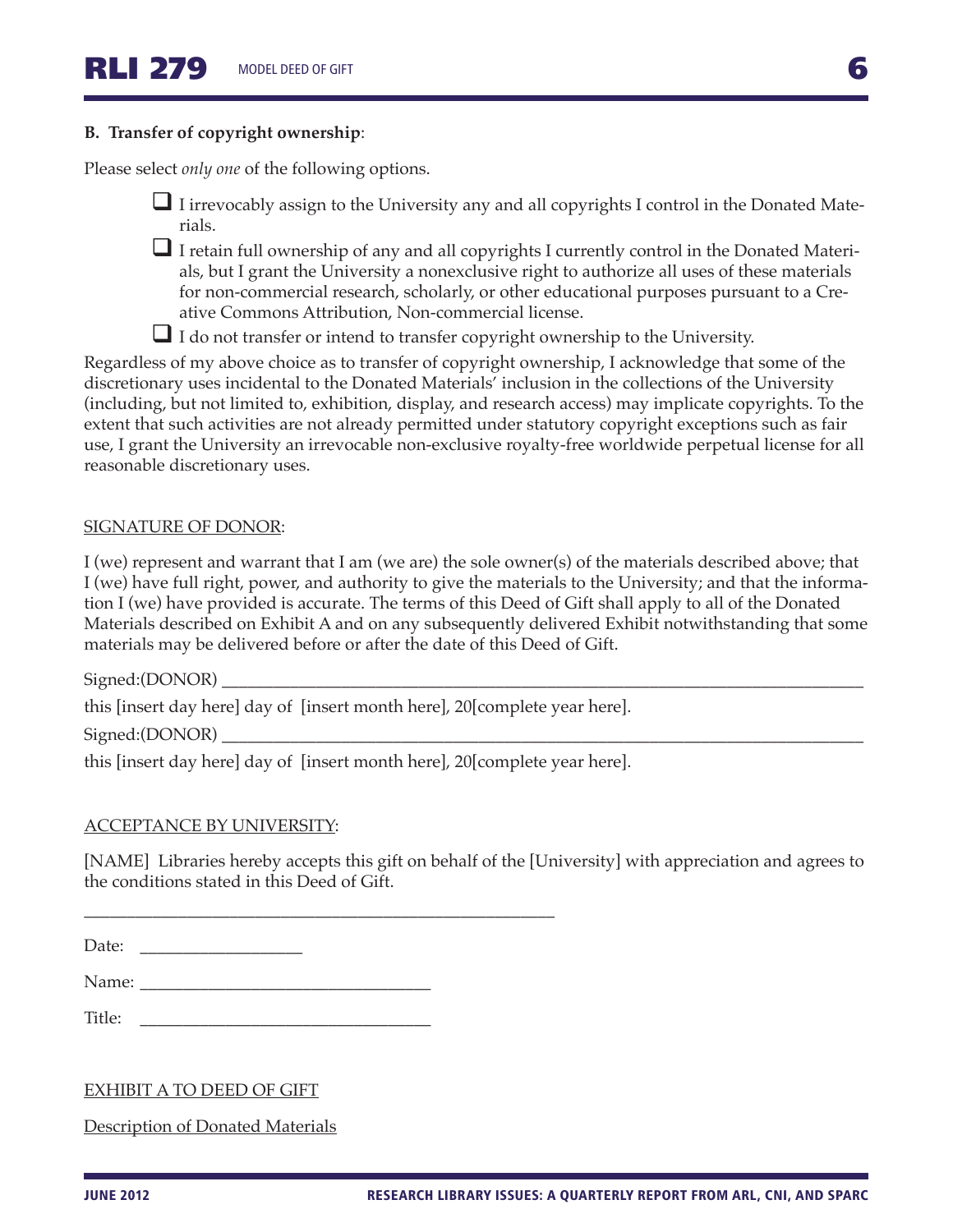# <span id="page-6-0"></span>Model Deed of Gift, including Mixed IP Rights\*

## DEED OF GIFT

I (we), [insert donor's name here] [and spouse, if any here]of [insert address here] (hereafter referred to as "DONOR") am (are) the sole and absolute legal owner(s) with full right and authority to enter the Deed of Gift and grant the rights granted herein for the gift materials fully described in Exhibit A attached hereto and incorporated herein.

The gift materials include: (a) items for which the DONOR owns the copyrights and transfers the copyrights with the physical property (referred to hereafter as "Materials Transferred With Copyrights"), (b) items for which the DONOR owns the copyrights but is not transferring the copyrights with the physical property (referred to hereafter as "Materials Transferred Without Copyrights"), (c) items for which the DONOR does not own the copyrights and hence is only transferring the physical property (referred to hereafter as "Materials with 3<sup>rd</sup> Party Copyrights"), and (d) materials that are in the public domain (referred to hereafter as "Public Domain Materials"). All gift materials are referred to collectively as the "Materials."

- 1. DONOR desires to transfer the Materials as a gift for inclusion and unrestricted access and use in the collection of the [insert name of repository here] ("THE LIBRARY").
- 2. For Materials Transferred With Copyrights, DONOR hereby irrevocably assigns, transfers, and gives all of his (her, their) right, title and interest, including the sole and exclusive copyright in all tangible materials (including without limitation written, audio, video, multi-media material or material in any other tangible form now known or hereafter invented), to the Materials Transferred With Copyrights to THE LIBRARY. To the extent that copyright may be shared with others, DO-NOR hereby assigns to THE LIBRARY all his (her, their) right, title and interest in the copyrights and waives and releases all such rights, whether partial or complete.
- 3. For all Materials Transferred Without Copyrights, DONOR hereby irrevocably assigns, transfers, and gives all of his (her, their) right, title and interest exclusive of any copyrights he (she, they) may have in the Materials Transferred Without Copyrights to THE LIBRARY.
- 4. For all Materials with 3rd Party Copyrights, DONOR hereby irrevocably assigns, transfers, and gives all of his (her, their) right, title and interest in the tangible materials to THE LIBRARY.
- 5. For all Public Domain Materials, DONOR hereby irrevocably assigns, transfers, and gives all of his (her, their) right, title and interest to the Public Domain Materials to THE LIBRARY. The parties believe in good faith, and understand, that all Public Domain Materials are in the public domain and, thus, are not in anyway restricted in their use, reproduction, or publication.
- 6. After execution of this Deed of Gift by DONOR and acceptance by THE LIBRARY, title to the Materials shall pass to THE LIBRARY upon acknowledgement of receipt of the Materials by THE LIBRARY.
	- \* This model deed of gift is made available by the Association of Research Libraries with the understanding that ARL is not rendering legal advice. Please consult an appropriate professional for legal services. If you are using this document in connection with a contract or other actual transaction, please treat it as if copyright had been waived per Creative Commons Zero (CC0). If you are using this document or a variation of it as a model or template, please treat it as licensed under the Creative Commons Attribution (CC-BY) 3.0 Unported License. ARL suggests the following attribution: *Courtesy of the Association of Research Libraries, based in part on a model agreement developed by the UCLA library and UCLA Senior Campus Counsel Amy Blum*.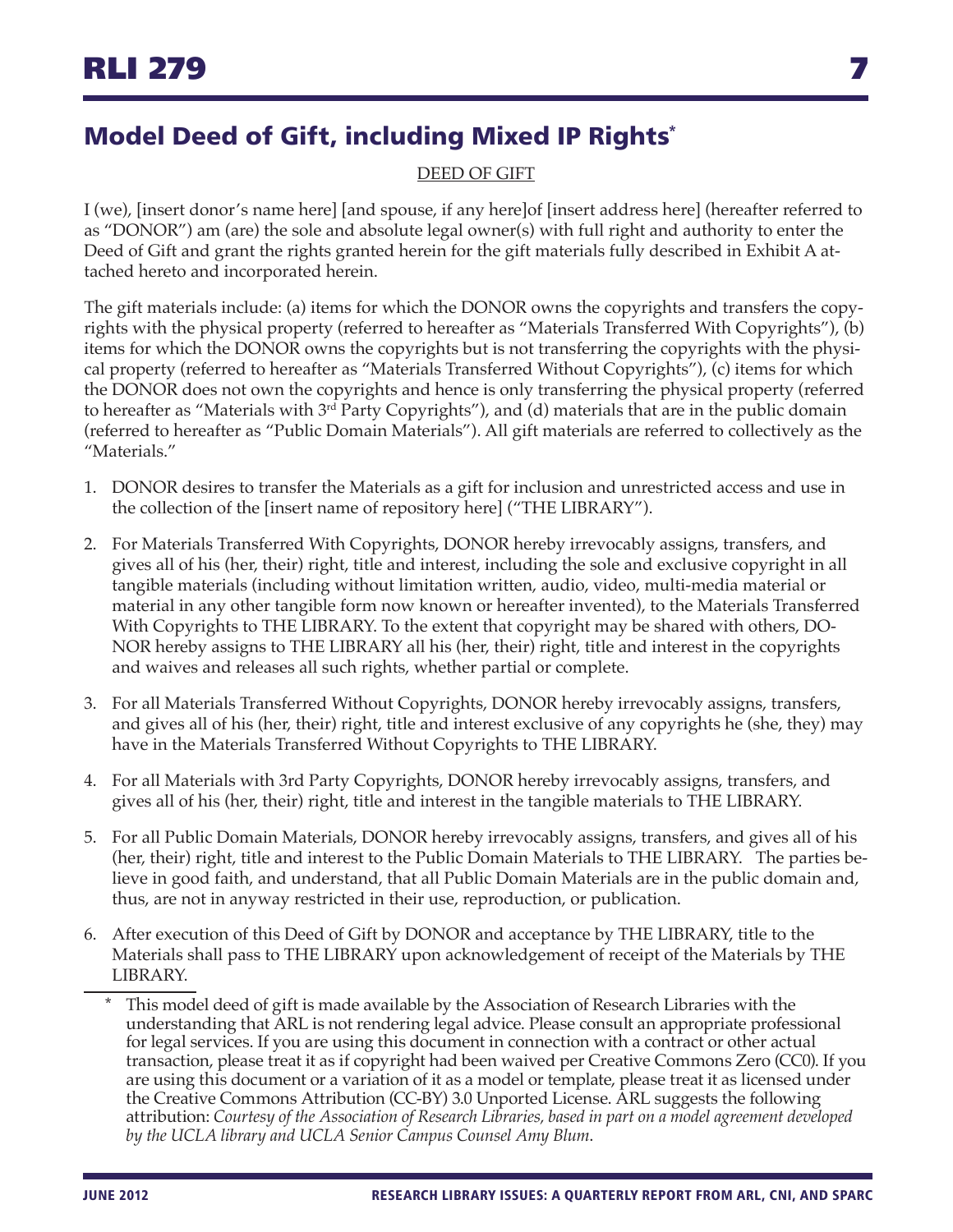- 7. No term or provision of this instrument shall be interpreted to limit or restrict the fair use rights of THE LIBRARY or users of the Materials as provided by U.S. Copyright Law, Title 17, U.S.C. ("Fair Use Rights).
- 8. To the extent that copyright may be shared with or owned by others and notwithstanding the Fair Use Rights and rights related to the Public Domain Materials, DONOR grants THE LIBRARY a nonexclusive, royalty free, perpetual license:
	- a) To make copies of the Materials for purposes of preservation and creation of a usable archival copy and to permit others to make copies of the Materials consistent with the Fair Use Rights.
	- b) To display and reproduce the Materials in exhibitions, catalogs, University publications or advertisements both on and off campus.
	- c) To digitize the Materials or use any technological substitute THE LIBRARY deems appropriate to preserve and provide access to the Materials.
	- d) To use the Materials for The LIBRARY's educational, research, and other non-commercial purposes. Such uses could include, but are not limited to, the reproduction, display, performance, and preparation of derivatives of the Materials.
	- e) To provide the public access to, including Internet or other wireless or digital access, and unrestricted use of Public Domain Materials.
	- f) For Materials Transferred With Copyright, to make full-text or full version of the materials available to the public pursuant to a Creative Commons license of THE LIBRARY's choosing. This means that at a minimum, the copyrighted work, if copied and distributed, must credit the author, but not in any way that suggests that the author endorses the use of the work.
	- g) For Materials Transferred Without Copyright, to make full-text or full version of the Materials available to the public pursuant to a Creative Commons Attribution, Non-commercial license. This means that the Work may be copied and distributed for any non-commercial purpose, provided that the author is given credit for the original work (but not in any way that suggests that the author endorses the use of the work). See [http://creativecommons.org/licenses/by](http://creativecommons.org/licenses/by-nc/3.0/)[nc/3.0/.](http://creativecommons.org/licenses/by-nc/3.0/) Commercial uses that exceed what is permitted under Fair Use will require the permission of the DONOR.
	- h) For Materials with 3rd Party Copyrights, to make the material available to the public to the extent allowed by copyright law.
- 9. DONOR shall indemnify, defend and hold THE LIBRARY harmless from any losses, claims, damages, awards, penalties or injuries incurred, including reasonable attorney's fees, which arise from any claim by any third party of an alleged infringement of copyright or any other property right arising out of the access and use of the Materials.
- 10. DONOR shall provide THE LIBRARY with all information and documentation regarding the provenance of the Materials, including any information relating to intellectual property rights.
- 11. The Materials will be organized by the THE LIBRARY and a bibliographic record and/or finding aid will be created to describe the content and arrangement.
- 12. The Materials will be physically stabilized and preserved by THE LIBRARY including, as appropri-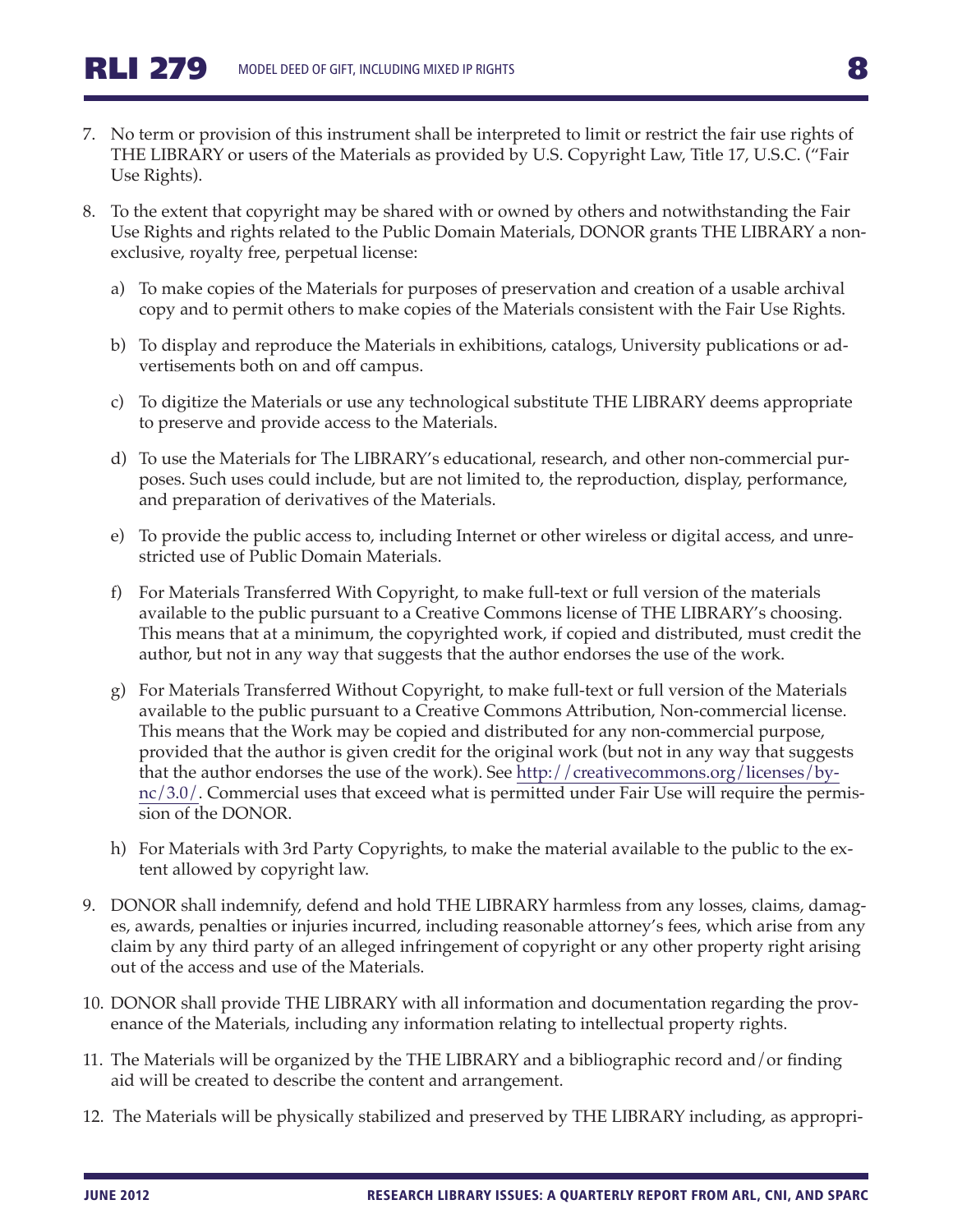ate, placing the Materials in non-damaging containers and storing in facilities that provide appropriate temperature and humidity control and security.

- 13. THE LIBRARY is authorized to dispose of any duplicate or other material not relevant to the collection which it determines to have no permanent value or historical interest.
- 14. In the event that DONOR may hereafter donate additional materials to THE LIBRARY, such gifts shall be set forth in an Addendum to this Deed of Gift and will be governed by the terms and conditions stated above. The Addendum shall include a description of the additional materials so donated and any conditions necessary and pertinent to those specific, newly-donated materials and shall be signed by the DONOR and THE LIBRARY.

Signed:(DONOR)

this [insert day here] day of [insert month here], 20[complete year here].

Signed:(DONOR) \_\_\_\_\_\_\_\_\_\_\_\_\_\_\_\_\_\_\_\_\_\_\_\_\_\_\_\_\_\_\_\_\_\_\_\_\_\_\_\_\_\_\_\_\_\_\_\_\_\_\_\_\_\_\_\_\_\_\_\_\_\_\_\_\_\_\_\_\_\_\_\_\_\_\_

this [insert day here] day of [insert month here], 20[complete year here].

#### **FOR DEPARTMENTAL USE ONLY**

Accepted for THE LIBRARY:

Date: \_\_\_\_\_\_\_\_\_\_\_\_\_

Title: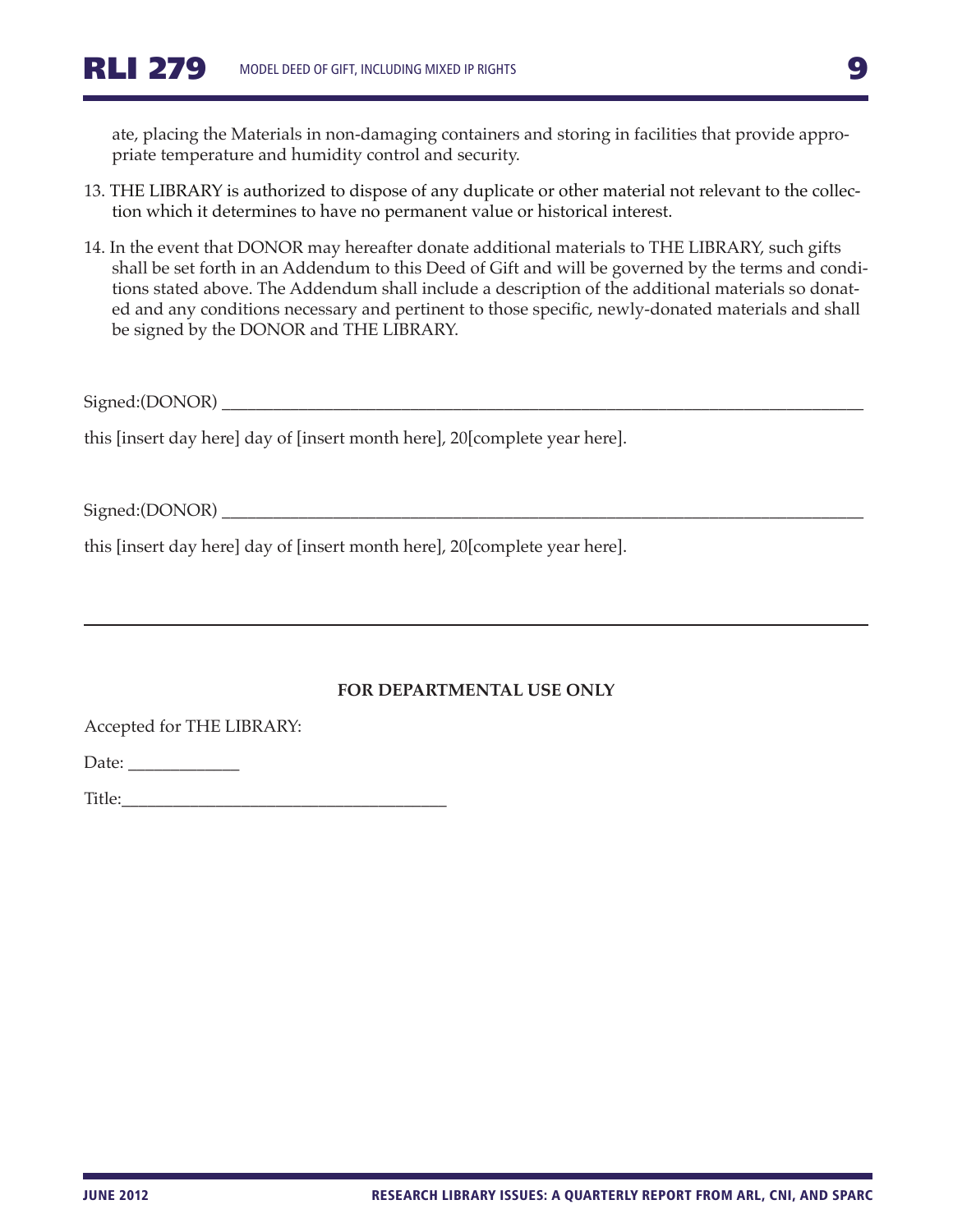# <span id="page-9-0"></span>Model Digitization Agreement<sup>∗</sup>

#### DIGITIZATION AGREEMENT

#### [NAME OF LIBRARY]

This AGREEMENT is entered into as of the \_\_\_\_\_ day of \_\_\_\_\_\_\_\_\_\_\_\_, 20\_\_\_\_ ("Effective Date"), between [Library Name] ("The Library"), acting on behalf of [University Name] (the "University"), with principal offices at [university address] and \_\_\_\_\_\_\_\_\_\_\_\_\_\_\_\_\_\_\_\_\_\_\_\_\_\_\_\_(the "Publisher"), with principal offices at

WHEREAS, the Publisher desires to make digital copies of selections from certain Collections in the [NAME OF COLLECTION, DEPARTMENT, OR LIBRARY] ("the Selection"); and

WHEREAS, the Publisher desires to incorporate the digitized images of the Selection in an electronic commercial product ("the Publication") To authorized users so that they can access, display, refine, and print images from the Selection for research and private study, and

WHEREAS, the Library desires to preserve and enhance the accessibility of the Selection to the academic community and the general public in a manner in accordance with the Library's public service and educational mission, and consistent with the "ARL Principles to Guide Vendor/Publisher Relations in Large-Scale Digitization Projects of Special Collections Materials of June 2010" ([http://www.arl.org/](http://www.arl.org/bm~doc/principles_large_scale_digitization.pdf) [bm~doc/principles\\_large\\_scale\\_digitization.pdf\)](http://www.arl.org/bm~doc/principles_large_scale_digitization.pdf) and the terms and conditions set out below;

THEREFORE, in recognition of mutual consideration, the Library and the Publisher (collectively the "Parties") enter into this Agreement to allow the Publisher to access and make Digital Copies of selected Works from the collections of the Library as described in this Agreement in accordance with the terms set forth below. A general description of the project is set forth in Appendix A.

#### **1. License to Access the Library Collections and to Make Digital Copies**

(a) As the holder/owner of certain rare or special collections, the Library grants to the Publisher, during the Term, as defined in Paragraph 2(a) below, access to the Library's collections for the purposes of researching and selecting works to be included in Publisher's digitization project. Access will be granted to the collections of the Library during the times as specified in Appendix A.

(b) In its capacity as the holder/owner of certain rare or special collections, and subject to the terms and conditions of this Agreement, the Library grants to Publisher the nonexclusive right to digitize those works from the Library's collections (the "Digital Copies") That the Publisher selects and that the Library agrees to provide (the "Works").

This model agreement is made available by the Association of Research Libraries with the understanding that ARL is not rendering legal advice. Please consult an appropriate professional for legal services. If you are using this document in connection with a contract or other actual transaction, please treat it as if copyright had been waived per Creative Commons Zero (CC0). If you are using this document or a variation of it as a model or template, please treat it as licensed under the Creative Commons Attribution (CC-BY) 3.0 Unported License. ARL suggests the following attribution: *Courtesy of the Association of Research Libraries, based in part on a model digitization agreement developed by the Copyright Advisory Office of Columbia University Libraries, Kenneth D. Crews, Director*.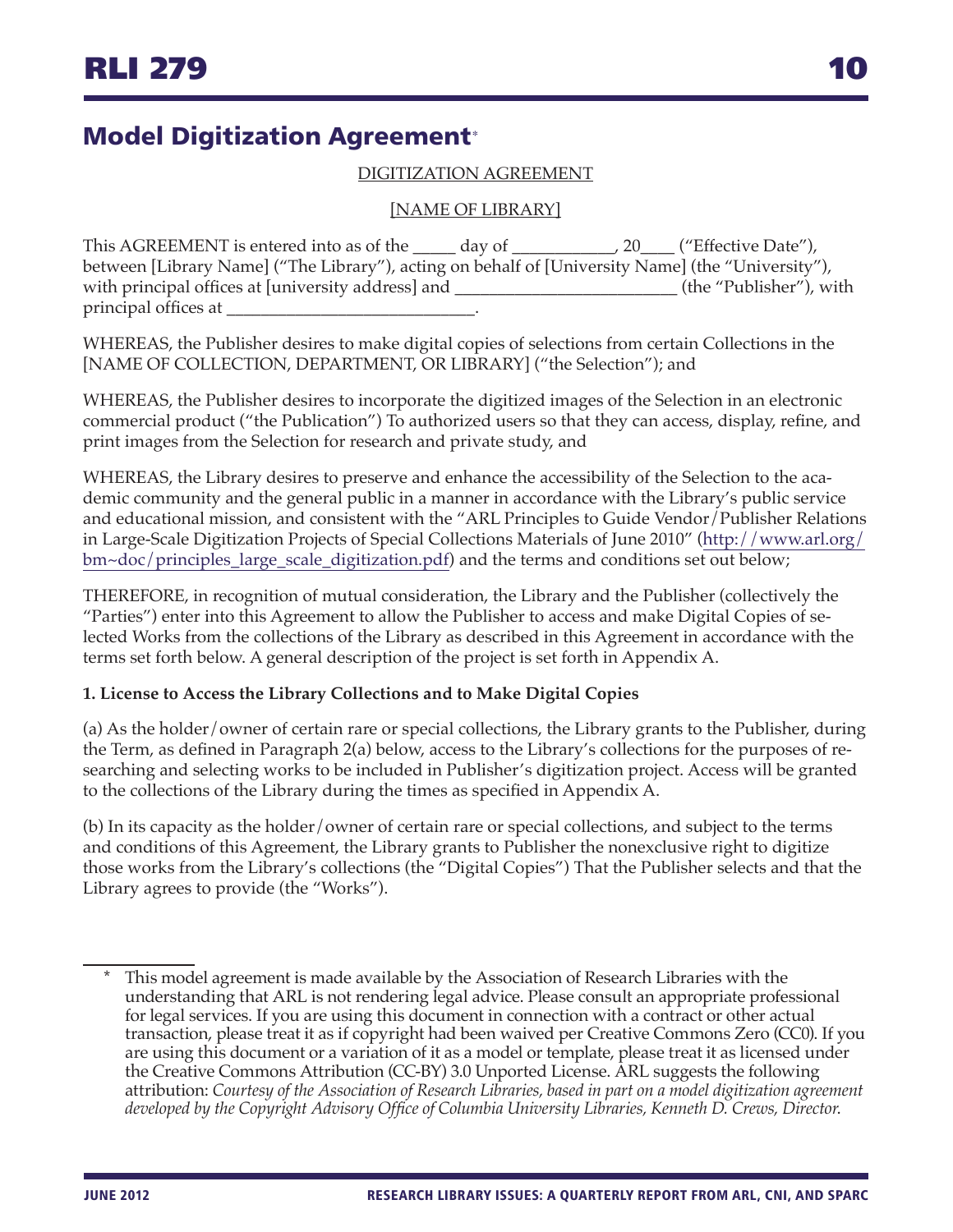(c) Nothing in this Agreement prevents the Library from digitizing any or all of the materials included in the Works and making them freely available to the public, or permitting third parties to digitize or otherwise reproduce the Works and making them available to third parties.

(d) Neither Party, nor any agent or person or entity acting on behalf of any Party in the execution of this Agreement, shall claim any copyright or other literary or legal right in or to the Digital Copies, reproductions, metadata, compilations, or images of the Works, except as may be specified in Appendix A.

#### **2. Term and Termination**

(a) The term of this Agreement (the "Term") shall commence on the Effective Date and end at the end of the \_\_\_\_\_\_\_ day of \_\_\_\_\_\_\_\_\_\_\_\_\_\_\_\_, 20\_\_\_. The Parties may by written agreement extend the end date of the Term. Expiration or termination of the Agreement shall not terminate the right of the Parties to continue using the Digital Copies already created pursuant to this Agreement at the time of expiration or termination, except that if termination is due to Publisher's material breach of the Agreement, Publisher shall cease all use of its Digital Copies if so requested by the Library.

(b) Either Party may terminate this Agreement for material breach by the other Party and failure to cure such breach within ten (10) days. At any time during the Term, either Party may terminate this Agreement without cause upon thirty (30) days' written notice to the other Party.

(c) The following Paragraphs of this Agreement shall survive the expiration or termination of this Agreement: Paragraphs 1(d), 4(e)-(k), 5, 6, 7, 9, and 10.

#### **3. Rights and Responsibilities of the Library**

(a) The Library shall permit the Publisher to use the websites and search engines of the Library as allowed for use by the public or as otherwise consistent with agreements with third parties. The Library will use reasonable efforts to locate and pull the Works identified by the Publisher, or cause the Works to be located and pulled by a third-party contractor.

(b) As the Works are selected, the Library shall make reasonable efforts to provide the Publisher with metadata as specified in Appendix A, when such metadata is available to the Library.

(c) Digitization will occur on-site in the Library, using specialized equipment approved the Library as per the instructions specified in Appendix A. Scanning may only be done by contractors selected and/ or approved by the Library. In certain cases, it may be possible to conduct scanning in an off-site secure facility that meets appropriate standards and if the collections are appropriately ensured when not in the Library.

(c) The Library may choose to exclude any of the Works designated by Publisher, if the Library determines in its sole discretion, for any reason, that such Works are unsuitable or unavailable for scanning or digitizing. The Library shall notify the Publisher if it makes such a determination and such material will not be included among the Works to be digitized. The Library is under no duty to explain the reasons for its refusal to digitize particular materials to the Publisher.

#### **4. Rights and Responsibilities of the Publisher**

(a) The Publisher shall select those Works that it wishes to be digitized by periodically submitting a list of such Works to the Library. It shall be Publisher's obligation to determine it has the legal authority to digitize the work. If the Publisher wishes only to digitize works in the public domain, it is the Publish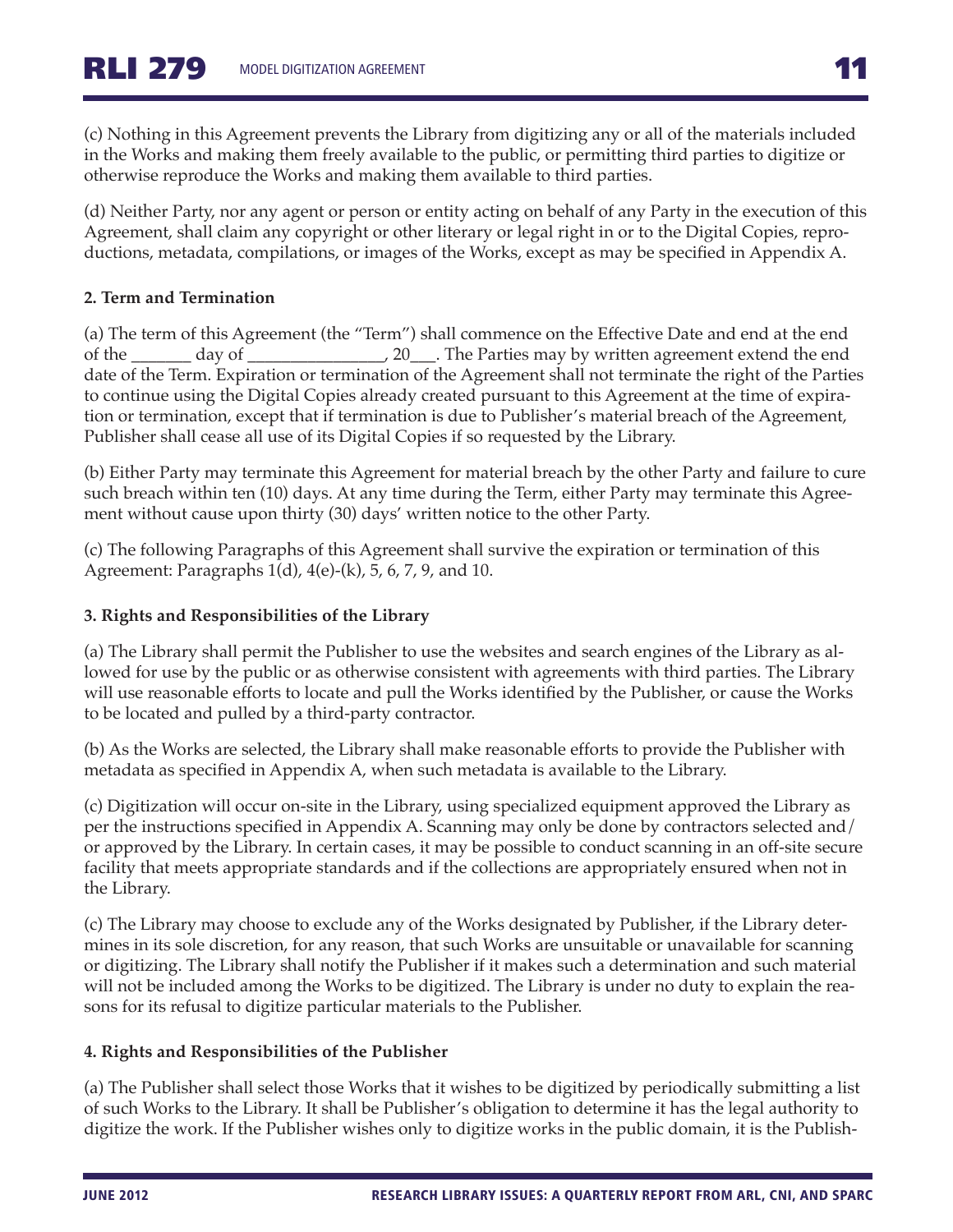er's obligation to make such determination prior to selecting a particular Work for digitization. If the Publisher elects to digitize in-copyright works, it will ensure that it has the legal basis to do so.

(b) In consideration for the rights and license granted by the Library hereunder, the Publisher shall pay fees to the Library in accordance with the fee schedule set forth in Appendix A. In addition, the Publisher shall pay all taxes, duties, and any assessments imposed by any foreign, U.S. federal, state, local, municipal, or other government.

(c) The Publisher shall ensure that all Digital Copies meet the quality standards and technological requirements as specified in Appendix A. The Publisher shall bear all costs of making the Digital Copies, including all labor, equipment, materials, and other costs. The Library reserves the right to approve the types of equipment that will be used to digitize the Works. The Publisher shall, upon reasonable request by the Library at any time during the Term, permit the Library to examine samples of the Digital Copies to assess their quality. Publisher will make whatever changes are reasonably needed in its digitization process if the Library determines that the samples do not meet such quality standards and/or technological requirements.

(d) The Publisher shall provide the Library with a Digital Copy of each Work on a delivery schedule as specified in Appendix A.

(e) The Publisher may use its set of Digital Copies as part of its products or services and may permit its customers or patrons to use the Digital Copies as permitted under applicable law. The Parties may specify in Appendix A any conditions or limits on the use of the Digital Copies by the Publisher.

(f) The Publisher hereby grants free online access to the Library faculty, students, staff, and other affiliates of the University, to all products and services of the Publisher that include any of the Digital Copies.

(g) The Publisher shall adhere to the Library guidelines for the handling of the physical materials, as specified in Appendix A.

(h) The Publisher shall use its best efforts to protect the editorial integrity, completeness, and appearance of the Works. Any product or service of the Publisher that includes the Digital Copies shall meet prevailing commercial and research standards for layout, file formatting, and quality. All Digital Copies shall include an appropriate publication citation information or relevant metadata, including credit for the source of the original material as follows: \_\_\_\_\_\_\_\_\_\_\_\_\_\_\_\_\_\_\_\_\_\_\_ [*the collection name*]*,* [*name of Library*] *("Citation")*. If Publisher makes Digital Copies available to any third parties, Publisher shall require such third parties to retain the Citation in the Digital Copies.

(i) The Publisher shall return the Works from its on-site or off-site facility to the Library promptly upon the earlier of (i) completion of making the Digital Copies, (ii) Publisher's decision not go forward with digitization of the Works in question, (iii) Publisher's receipt of a request from the Library to return the Works in question, or (iv) \_\_\_\_\_\_ months after receipt of the Works from the Library.

(j) The Publisher shall bear the risk of loss or damage to the Works from the digitization process. If the Library determines that a Work was not returned in substantially the same condition as when it was delivered to the Publisher, the Publisher shall, at the Library's discretion, replace the Work or pay the Library for the repair or replacement of the Work.

(k) The Publisher will hold in confidence any personally-identifiable information associated with the use of images scanned from the Library's collection. The Publisher will regularly remove all personallyidentifiable information associated with the use of scanned images from its log files and content man-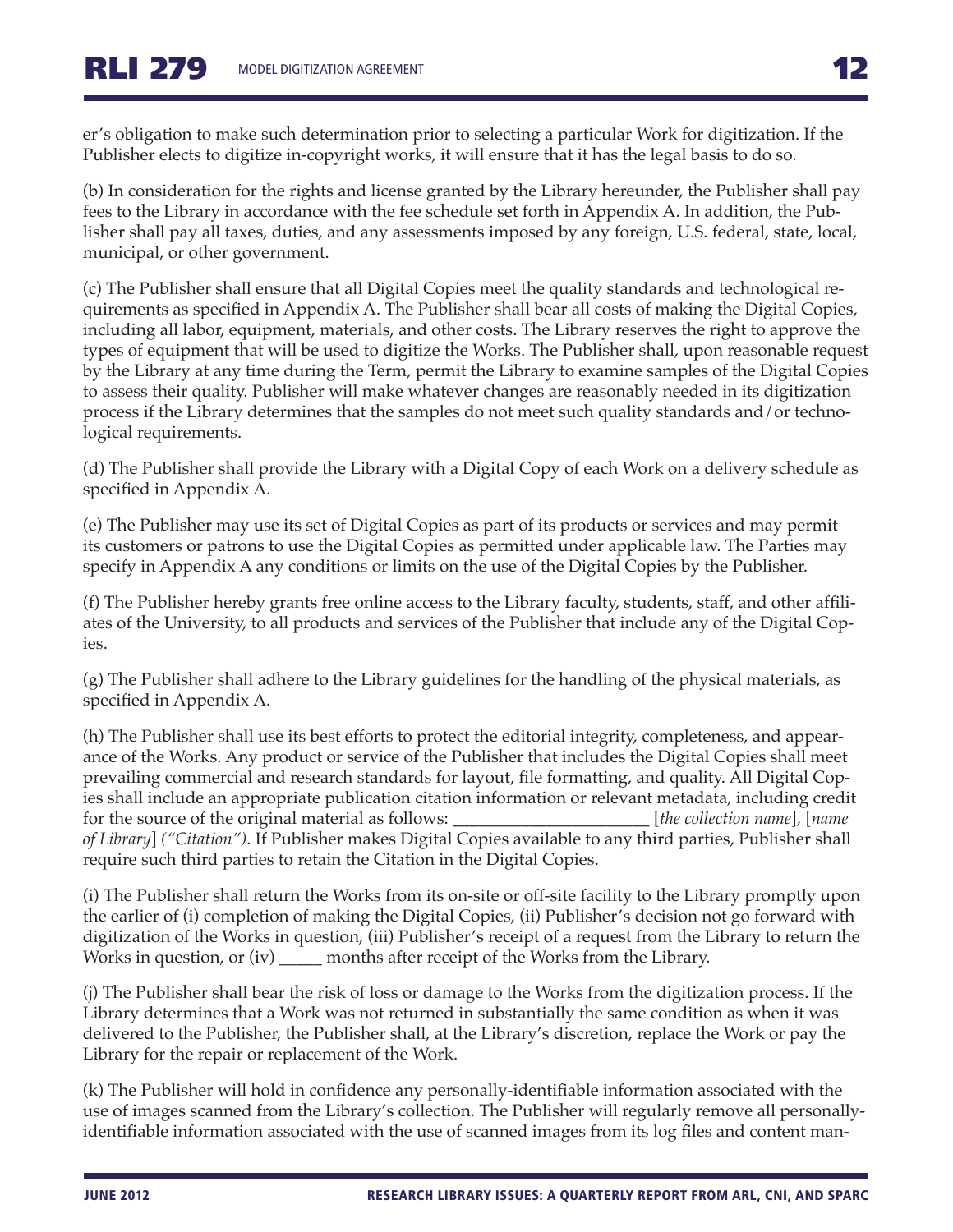agement systems. Alternatively, the Publisher can offer users the option of reading and working anonymously.

## **5. The Library's Use of the Digital Copies**

Following receipt of the Digital Copies from the Publisher, the Library may use the Digital Copies in any manner that it deems appropriate, consistent with applicable law. Among other things, the Library may, without limitation: (i) permit any users of the Library's services to access, search, download, print, and otherwise use the Digital Copies; and (ii) provide copies of the Digital Copies to other libraries and nonprofit institutions, including digital archiving repositories, and permit such entities to similarly use the Digital Copies. The Parties may specify in Appendix A any conditions or limits on the use of the Digital Copies by the Library.

## **6. Representations and Warranties**

(a) THE LIBRARY IS MAKING THE WORKS AVAILABLE TO PUBLISHER "AS IS," AND MAKES NO REPRESENTATIONS OR WARRANTIES OF ANY TYPE WHATSOEVER, INCLUDING ANY WAR-RANTY THAT THE USE, SCANNING, OR DIGITIZATION OF THE WORKS WILL NOT INFRINGE UPON THE RIGHTS OF ANY THIRD PARTY.

(b) Publisher shall be solely responsible for copyright infringement, invasion of privacy, or other legal liability arising from the Publisher's use of the Works and Digital Copies.

(c) Publisher shall be solely responsible for its arrangements with its customers and any other third party to whom it makes available any part of the Digital Copies, including for any claims, damages, injuries, and losses of any type whatsoever that such parties may assert as a result of Publisher's inclusion of Digital Copies in any content provided by Publisher to third parties or any use made by such third parties of Digital Copies or the Works.

(d) Each Party shall notify the other promptly if the Party has reason to believe that an infringement claim has occurred or is likely to occur with respect to any of the Digital Copies. The Parties are not, under this Agreement, required to utilize the "notice and takedown" provisions of Section 512 of the U.S. Copyright Act or similar provisions of the laws of any other countries. However, each Party shall notify the other promptly upon receipt of any such "takedown notice" with respect to any of the Digital Copies.

(e) The Library's decision to deliver any of the Works, or to otherwise permit the Publisher to copy any of the Works, shall not be construed as legal advice or as a legal opinion.

(f) Each Party represents and warrants that it has the full authority to enter into this Agreement and to perform all of its obligations and responsibilities herein.

## **7. Indemnity**

(a) Publisher will indemnify, hold harmless and defend the Library, its Trustees, officers, faculty, students, agents, and employees against any and all damages, suits, claims, liabilities, judgments, costs and expenses arising out of or relating to (i) any personal or bodily injury (including death) or property damage caused by Publisher's negligent, unlawful, or willful acts or omissions or breach of this Agreement; (ii) any infringement or misappropriation of any third party intellectual property or proprietary rights (including, without limitation, trademark, trade secret, copyright or patent) in connection with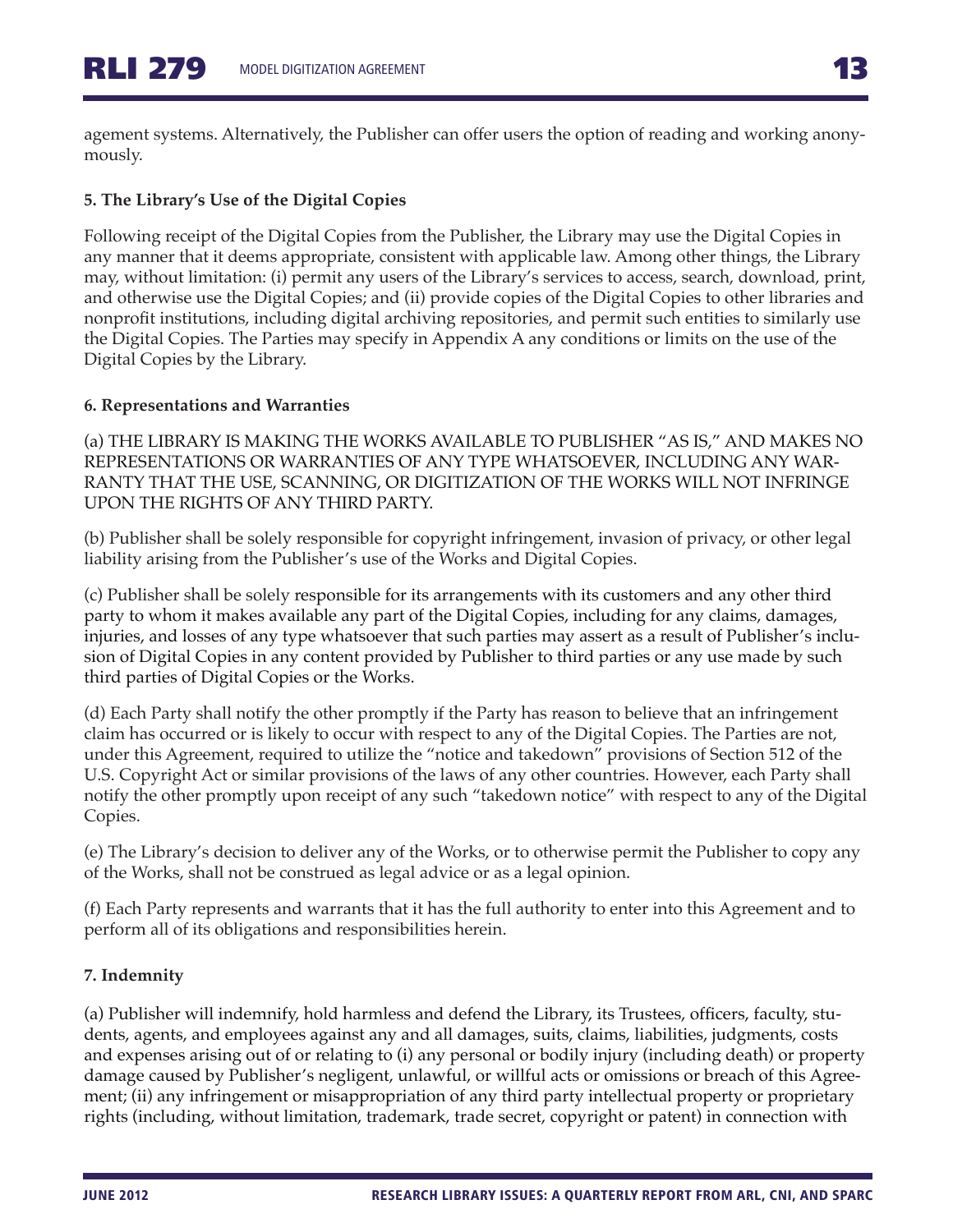the Works; or (iii) any claim or action of any type whatsoever by any customers or subcontractors of Publisher.

(b) NEITHER PARTY WILL BE LIABLE TO THE OTHER FOR ANY SPECIAL, INCIDENTAL, CONSE-QUENTIAL, OR EXEMPLARY DAMAGES OF ANY KIND, INCLUDING BUT NOT LIMITED TO ANY LOST PROFITS OR LOST SAVINGS, HOWEVER CAUSED, WHETHER FOR BREACH OR REPUDIA-TION OF CONTRACT, TORT, BREACH OF WARRANTY, NEGLIGENCE, OR OTHERWISE, WHETH-ER OR NOT THE PARTIES WERE ADVISED OF THE POSSIBILITY OF SUCH LOSS OR DAMAGES ARISING FROM OR RELATING TO THIS AGREEMENT. IN NO EVENT WILL THE LIBRARY'S TOTAL LIABILITY EXCEED IN THE AGGREGATE \$10,000.

#### **8. Insurance** (*Note: Some institutions may elect not to include information on insurance in the digitization agreement itself, but reserve it for a digitization plan*)

(a) Publisher will secure and maintain (or cause any third parties performing services hereunder to secure and maintain, as applicable) the following coverages, with the following minimum limits of coverage:

(i) Workers' compensation insurance and statutory disability insurance as required by law for all persons employed in connection with the project, including, as a minimum, employer's liability limits of \$500,000 each accident/\$500,000 each employee for bodily injury or by disease/\$500,000 policy limit, with coverage (except for disease) to be included in the underlying schedule of any excess policy;

(ii) Commercial general liability insurance (which may be basic and umbrella coverage) with respect to injuries and death to persons and/or damage to property, written on an "occurrence" basis, with a combination single limit of not less than \$3,000,000 covering the project;

(iii) Professional liability insurance in an amount not less than \$3,000,000 per occurrence; and

(iv) Property insurance in an amount of not less than \$250,000 per occurrence (Publisher shall be responsible for any deductibles on this and any other insurance policy).

(b) Each of the foregoing shall name the Library and its trustees, officers, employees, and agents as additional insureds (to the extent of the contractual liability assumed by Publisher in this Agreement) with respect to general liability, professional liability, property, and umbrella insurance; name the Library as loss payee with respect to the property insurance; and contain a waiver of subrogation by Publisher's insurer with respect to the Library and the above-referenced additional insureds (with respect to general liability, professional liability, umbrella, property and worker's comp insurance). The Publisher may meet these insurance requirements through either (1) commercial insurance; (2) self-insurance; or (3) a combination of commercial insurance and self-insurance, at the Publisher's discretion.

## **9. Force Majeure**

If either Party is delayed in the performance of its obligations under this Agreement by force majeure, this Agreement shall be suspended until such cause has ceased.

## **10. General**

(a) Neither Party shall directly or indirectly sell, transfer, assign, convey, pledge, encumber, or otherwise dispose of its rights or obligations under this Agreement without prior written consent from the other Party.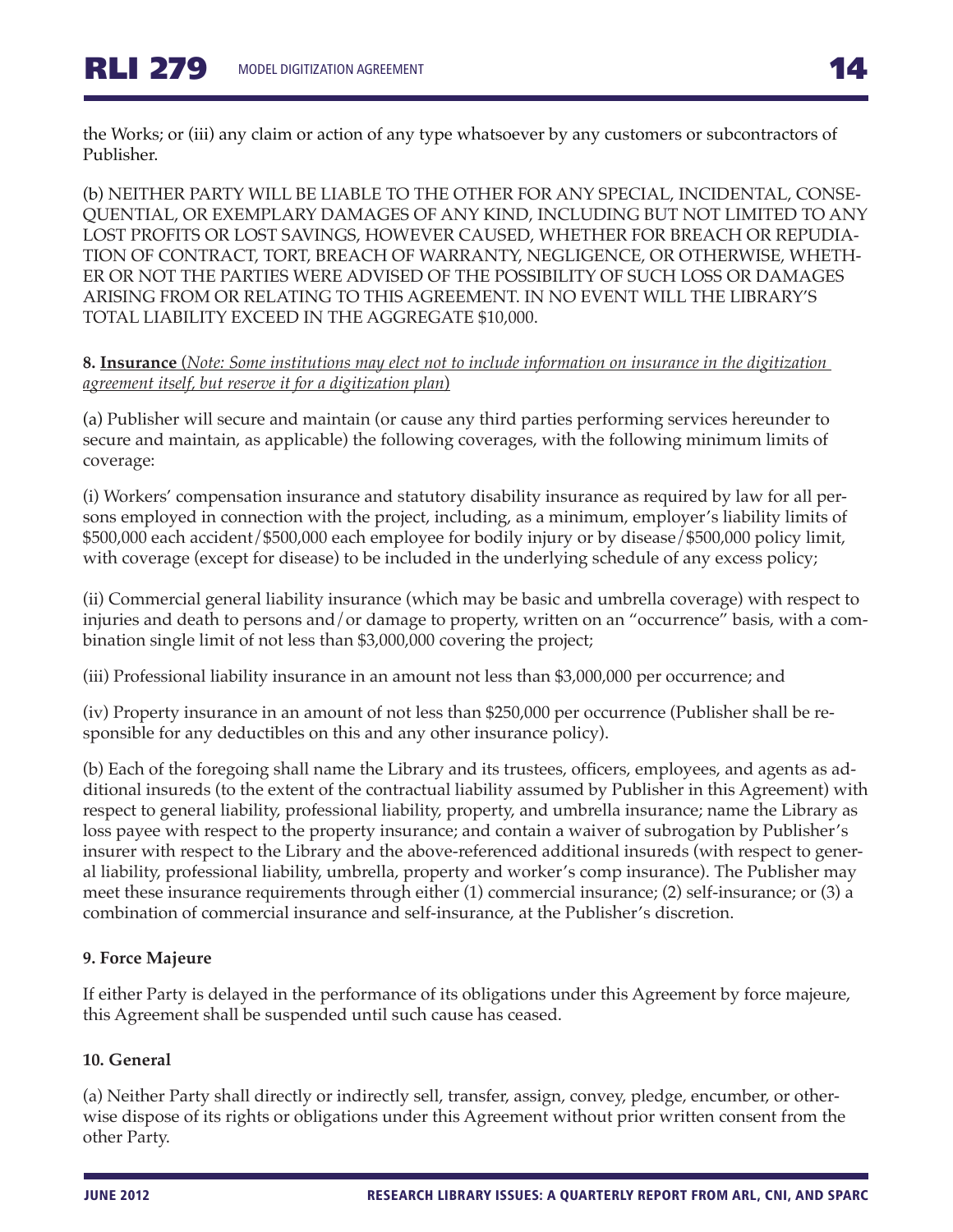(b) The Parties are independent contractors and nothing contained in this Agreement shall be construed as creating any agency, partnership, or other form of joint enterprise between them.

(c) The failure of either Party to require performance by the other Party of any provision of this Agreement shall not affect the full right to require such performance at any time thereafter; nor shall the waiver by either Party of a breach of any provision hereof be taken or held to be a waiver of the provision itself.

(d) Notices under this Agreement will be sufficient only if in writing and delivered as specified in Appendix A.

(e) Amendments to this Agreement shall not be effective unless in writing and signed by both Parties.

(f) If any provision of this Agreement is determined by a court of competent jurisdiction to be invalid or unenforceable, such determination shall not affect the validity or enforceability of any other part or provision of this Agreement.

(g) This Agreement shall be governed by and construed in accordance with the laws of the State of [Name] applicable to agreements made and fully performed in [Name].

(h) This Agreement constitutes the full and complete understanding of the Parties regarding the subject matter hereof.

IN WITNESS WHEREOF, the Library and the Publisher have caused this Agreement to be executed by their duly authorized representatives as of the day and year first written above.

## **[NAME OF UNIVERSITY]**

 $By \_\_$ 

[Title of authorizing official]

## **[NAME OF PUBLISHER]**

 $\rm\,By\,\,$ 

Title  $\Box$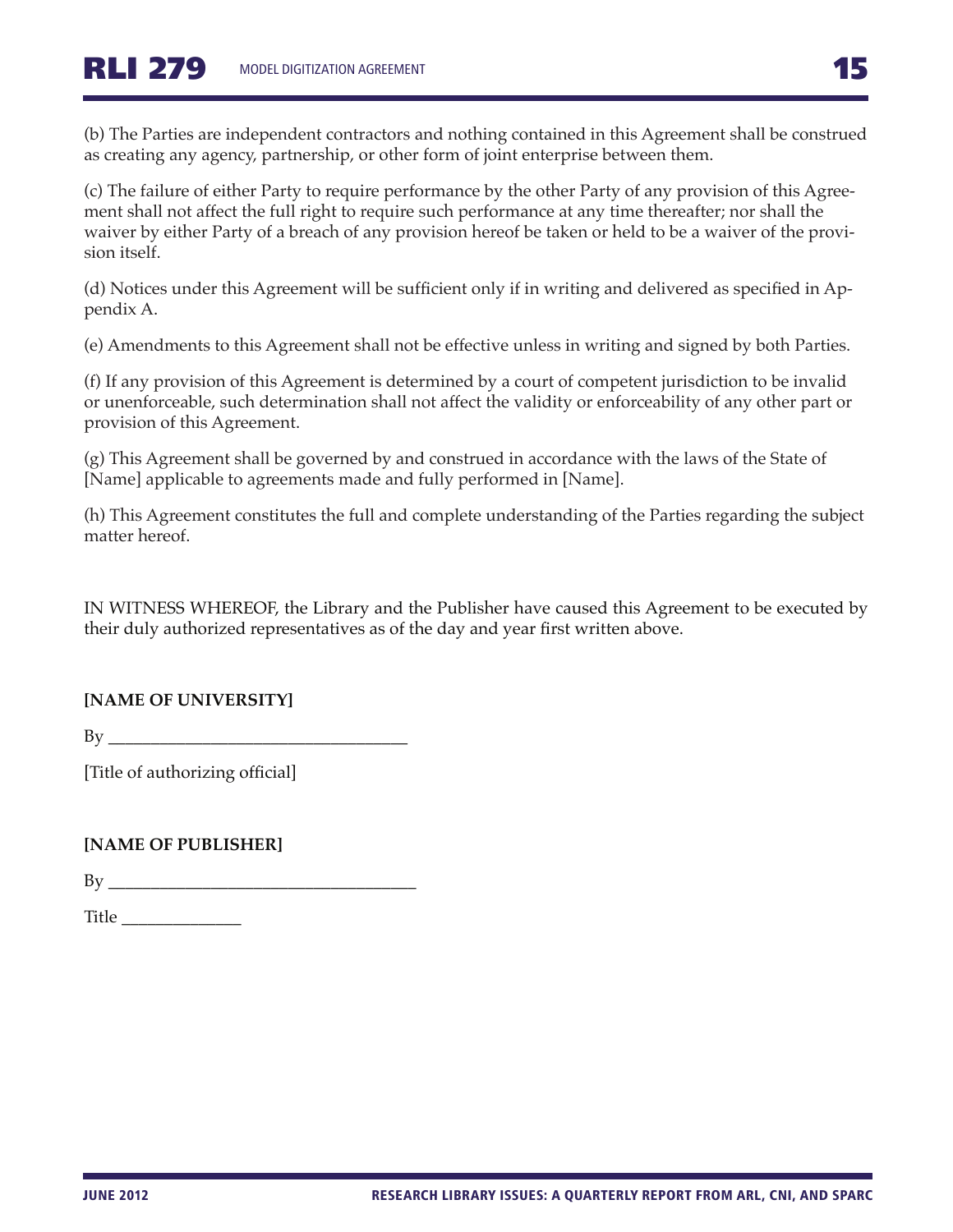## **Appendix A**

General Description of the Project [insert here].

Paragraph 1(a): Times and hours of access to the Library collections.

Paragraph 1(b): Description of targeted collections of the Library.

Paragraph 1(d): Materials to which the Parties may claim copyright ownership.

[Note: the general desire is that neither the Publisher nor the Library will claim copyright in the Digital Copies or in the descriptive metadata. However, it is conceivable that the parties might choose to retain copyright on such substantive elements as abstracts and bibliographic notes that could be part of the metadata. To the extent that such assertions of rights are desirable, they should be itemized here. Nothing in this provision affects rights in the original works that any person might hold.]

Paragraph 3(b): Schedule for pulling and sending Works to the Publisher.

Paragraph 3(d): Description of metadata to be provided by the Library to the Publisher.

[Note: Add general description of the available metadata, e.g., data available in MARC records for each title.]

Paragraph 4(b): Fees to be paid by the Publisher to the Library and schedule of payments.

Paragraph 4(c): Standards for the Digital Copies.

[Note: Add technical details for the quality and standards for the Digital Copies. NARA's digitization strategy provides some examples: [http://www.archives.gov/digitization/strategy.html.](http://www.archives.gov/digitization/strategy.html)]

Paragraph 4(d): Schedule for making and delivering the Digital Copies.

Paragraph 4(e): Limits on uses of the Digital Copies by Publisher.

Paragraph 4(f): Guidelines for handling of physical materials.

Paragraph 5: Limits on uses of the Digital Copies by the Library.

Paragraph 10(d): Addresses for Notices.

[Note: Add mailing addresses and other contact information for the Parties.]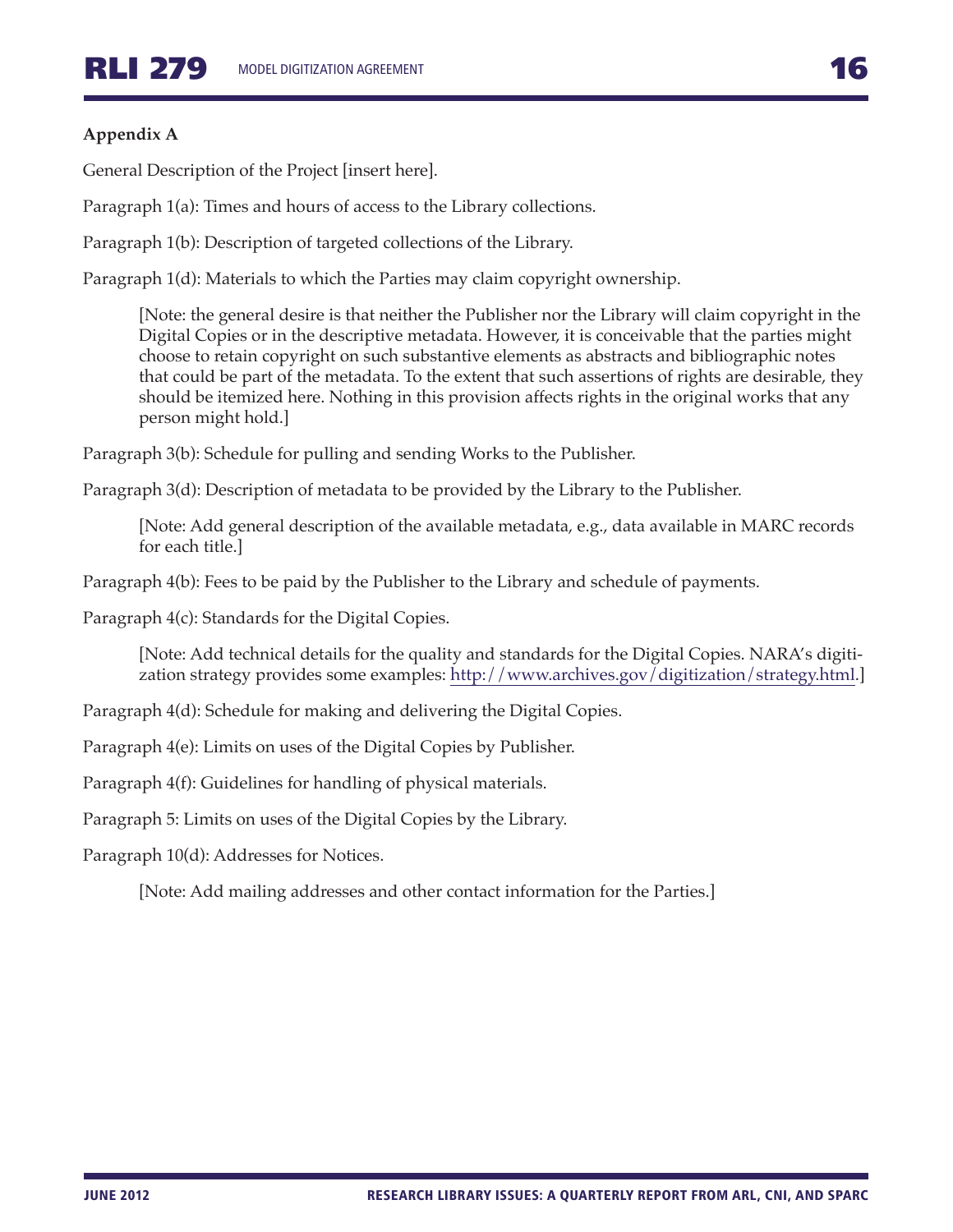# <span id="page-16-0"></span>Copyright Risk Management: Principles and Strategies for Large-Scale Digitization Projects in Special Collections

#### Kevin L. Smith, **Director of Scholarly Communications, Duke University**

The foundational premise of this article is that librarians and archivists frequently practice a<br>form of self-censorship when making decisions about digitization of special collections and<br>unique local holdings. This is ha form of self-censorship when making decisions about digitization of special collections and unique local holdings. This is hardly a controversial assumption, and it was nicely documented in ARL's 2010 report on "Fair Use Challenges in Academic and Research Libraries.["1](#page-21-0) In that document, interviewees report reluctance to undertake digitization projects because of uncertainty, and a tendency to select only the safest and most homogenous collections. As one interviewee expressed this view, "We have a lot of things in the public domain, that's the 'easy pickins' for digitization…. We haven't gotten into controversial ground.["2](#page-21-1) The authors of the report elaborate on this tendency when they write:

The challenge is particularly steep when librarians confront mixed collections that include "orphan" works (works whose copyright-holder is unknown or unreachable) and works, such as musical recordings or video, that implicate multiple rights and rights holders.<sup>3</sup>

In the early stages of library digitization projects, this preference for collections that were "safe" and easy to understand in terms of copyright analysis was not particularly problematic. But as the pace of projects increases, it is more and more troubling to realize that decisions are being made not based on scholarly needs or the importance of the material itself, but merely to avoid controversy and risk. In some cases the attitude is that it is better to have some digital material and to avoid risk than to have digital collections that are truly useful and beneficial to the scholarly community. These decisions are made in spite of the discomfort many librarians feel with the "distortion of mission and the incompleteness of [the] resulting digital collections.["4](#page-21-3)

## Risk Management as a General Practice in Libraries

What often is not recognized in these discussions about copyright is that this is one of the only legal issues in higher education in which the attitude of "no risk at all" prevails. For a wide variety of other areas we undertake to manage risk for the very sound reason that we know we cannot eliminate it entirely. As administrators of large and heavily used buildings, for example, librarians know that there is always a risk of tort claims based on negligence. They put procedures in place to deal quickly with spills or broken furniture to reduce the likelihood of injuries and negligence claims, partly because this is good risk-management practice. In a similar way, libraries, like other employers, post information about channels and protections for employees reporting discrimination or harassment. This practice also is managing a risk that is omnipresent yet capable of reduction but not elimination. In this context, it is curious that copyright is often treated differently—not as a subject of risk management but as an obstacle that must either be avoided completely or allowed to completely block a desired digitization project.

This article contends that copyright should be treated in the same way as other risks of legal liability, as a subject of risk management. One reason that this may not often be the case is that copyright law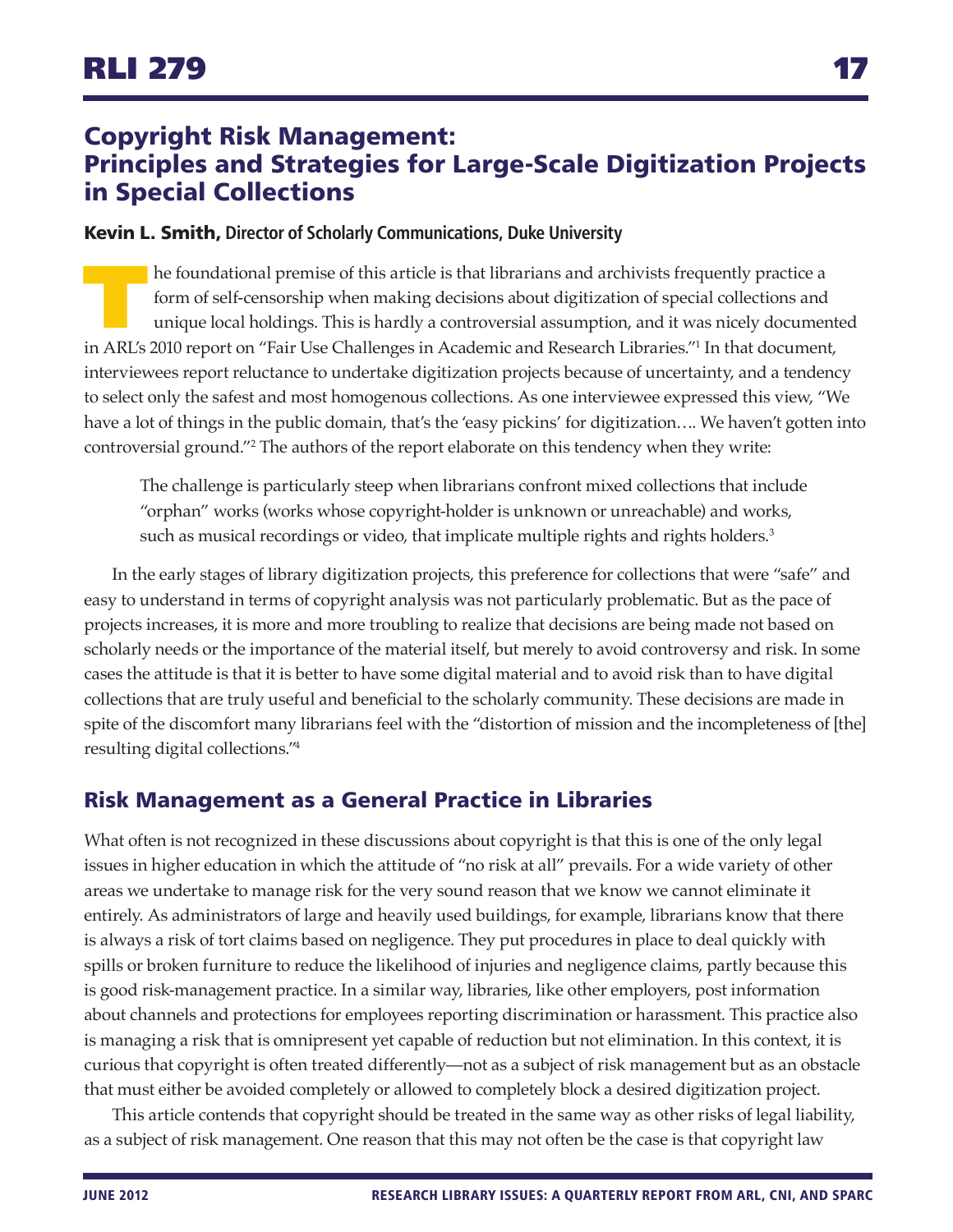seems more complex than negligence or employment discrimination law. In those areas there are wellestablished practices that library administrators can follow in order to avoid some of the potential risks, whereas copyright law seems like a morass out of which it appears too difficult to select the right questions to ask and principles on which to rely for complex digitization projects. The purpose of this paper is to outline two fundamental principles of copyright risk management for mass digitization and four strategies to implement those principles.

Let me emphasize that nothing presented here is legally innovative or startling in any way. The principles and strategies proposed are entirely straightforward and commonsensical. The goal of this article is to prompt library practitioners to reconsider how they regularly think about copyright law and large-scale digitization, not to make any creative legal arguments.

# Principles in Copyright Decision Making

Librarians tend to focus on a single copyright principle when considering a specific potential digitization project. The reasoning often seems to be that digitization can only proceed if **all** of the subject materials

are in the public domain, or only if a convincing fair-use argument can be made that applies to **all** of the material. There is no basis in the law for this assumption, and a risk-management approach can help clarify the way in which the different exceptions and limitations in copyright law can work together to reduce the risk of conflict or liability.

For large-scale digitization projects that involve heterogeneous materials from the period when copyright protection may persist, there are two simple principles that a library administrator seeking to manage risk should apply. First, try to reduce the number of risky

items that a collection contains. Second, try to reduce the number of people who are likely to want to sue you over the collection. This may seem almost laughably obvious, but thinking about a project in terms of potential points of contention and potential litigants happens fairly infrequently and can be very productive in terms of risk management.

One obstacle to this kind of reasoning is sometimes that librarians simply do not want to think in terms of potential lawsuits. Even abstract reasoning about the potential of getting sued can make one nervous, and if librarians are talking with their university counsel it also may provoke an adverse reaction. But in reality we are thinking about potential lawsuits when we post discrimination and harassment procedures as well, although we are also considering the health of our working environment. All legal considerations in libraries involve some attention to avoiding legal conflicts, and there is no sound reason that copyright should be treated differently. Indeed, considering large-scale digitization in this way has a significant benefit. Once the questions about potential points of contention and potential plaintiffs are considered, the relatively low risk involved in many projects will become apparent, as will the strategies that can be pursued to further reduce that risk. What initially may seem a frightening subject to consider—who might sue us over what material—actually proves to be quite empowering when applied to many collections that might be considered for large-scale digitization.

**First, try to reduce the number of risky items that a collection contains. Second, try to reduce the number of people who are likely to want to sue you over the collection.**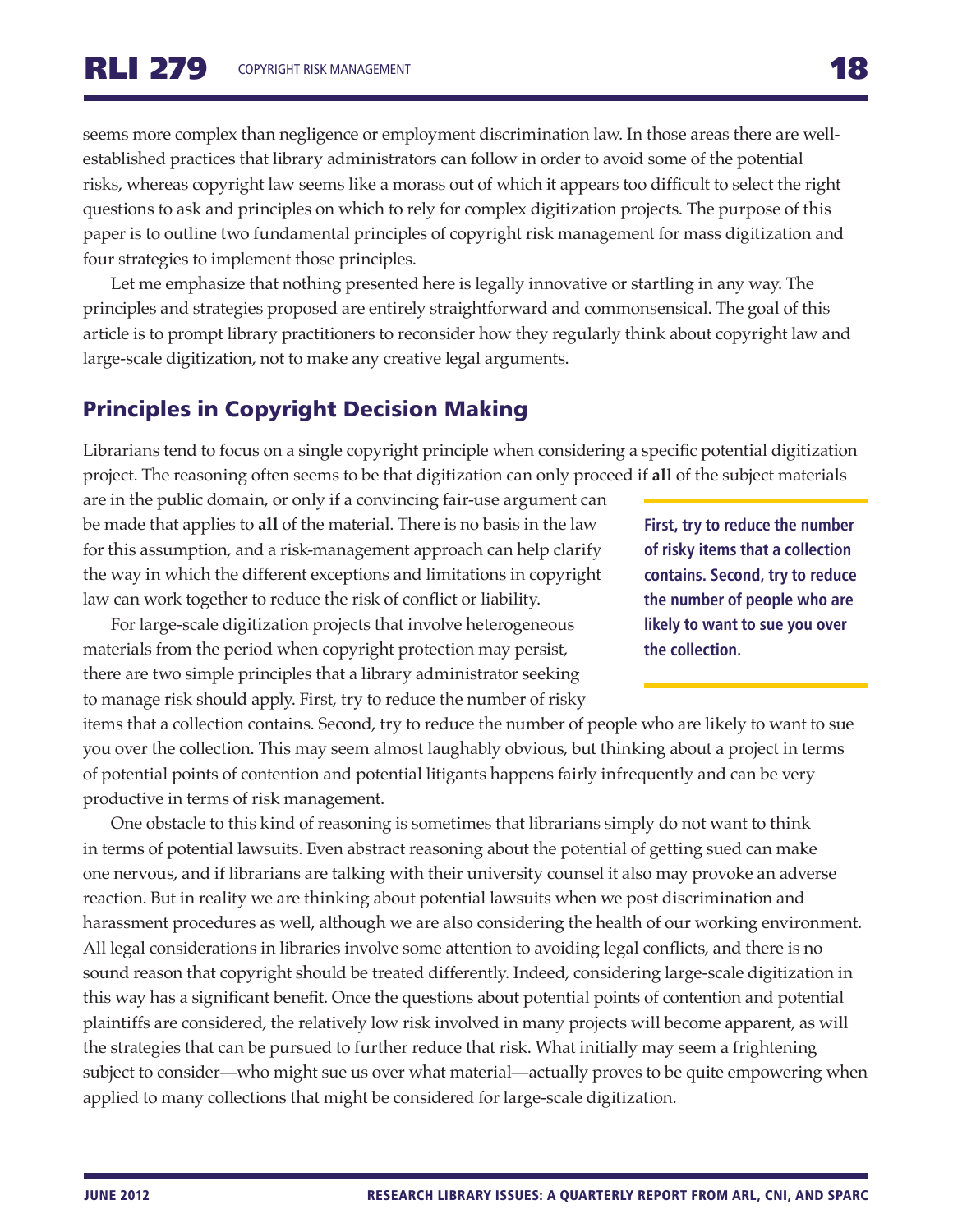## Four Strategies for Evaluating Risk

The **first strategy** for evaluating the risk associated with a digitization project is to recognize that, in many collections, at least some of the material will be in the public domain. This recognition helps us reduce, in our perception of a project, the number of risky items involved. As has been noted, the public domain is usually considered, in digitization planning, only when an entire collection is likely to be in the public domain. That means that all of the material must be published before 1923 or unpublished and created by persons who died prior to 1940.<sup>5</sup> But mixed collections of 20th-century material will also contain public-domain materials, although determining exactly which items are which may be difficult. Publication date and creator's death date are usually discoverable; what is more difficult is the determination of the copyright status of materials published between 1923 and 1989. John Wilkin has written a comprehensive analysis of this problem, which he calls "bibliographic indeterminacy."<sup>6</sup>

Indeterminacy is only a problem, however, if one is seeking certainty. From the perspective of risk management, it is enough to recognize that most collections of 20th-century materials will contain some public-domain materials. Some materials, for example, will have been published between 1923 and 1963 without copyright notice, or will not have had their copyrights renewed. This category of works is estimated to include about 55% of the books published during this period,<sup>7</sup> and it will often be true of newspaper or magazine clippings as well. Another group of materials will be works of the US federal government, which are not eligible for copyright protection. Amongst the unpublished works in a given collection, such as letters, some will have been created by people who have been dead more than 70 years. Once a risk-management approach is adopted, these categories can be seen as broad groupings that reduce the number of risky items in a potential digital collection. Even though exact determinations cannot be made, recognition of the categories and their potential application is an important step in deciding with some accuracy how risky or safe a particular proposal may be.

The **second strategy** for risk management in digitization projects is to ask permission from the people or organization that would be most likely to object to the digital display. Again, we should recognize that it will usually be impossible or impractical to identify every rights holder and ask permission, and no project need depend on meeting such an impossible standard. The principle of reducing the number of people likely to sue suggests that asking permission even from only a few rights holders, especially those who seem likely to hold rights in a substantial portion of the included material, is an important step in risk management. If there is a large number of clippings from a particular newspaper whose publisher still exists, or a large number of letters by a single author whose heirs can be identified, these are good candidates for permission. Literary estates, which often police the use of works by a particular author, are also good candidates for permission. But it cannot be emphasized too often that asking permission from some large or prominent rights holders does not mean that permission must be obtained for every item in a digital collection. The goal is to reduce the number of likely plaintiffs and to head off those who seem most likely to object as part of an overall risk-management strategy. This approach can significantly increase confidence without creating an insurmountable obstacle.

Also stemming from the principle of reducing potential plaintiffs is a **third strategy** of having, in advance, a take-down policy for any materials made subject of a complaint. Digital collections generally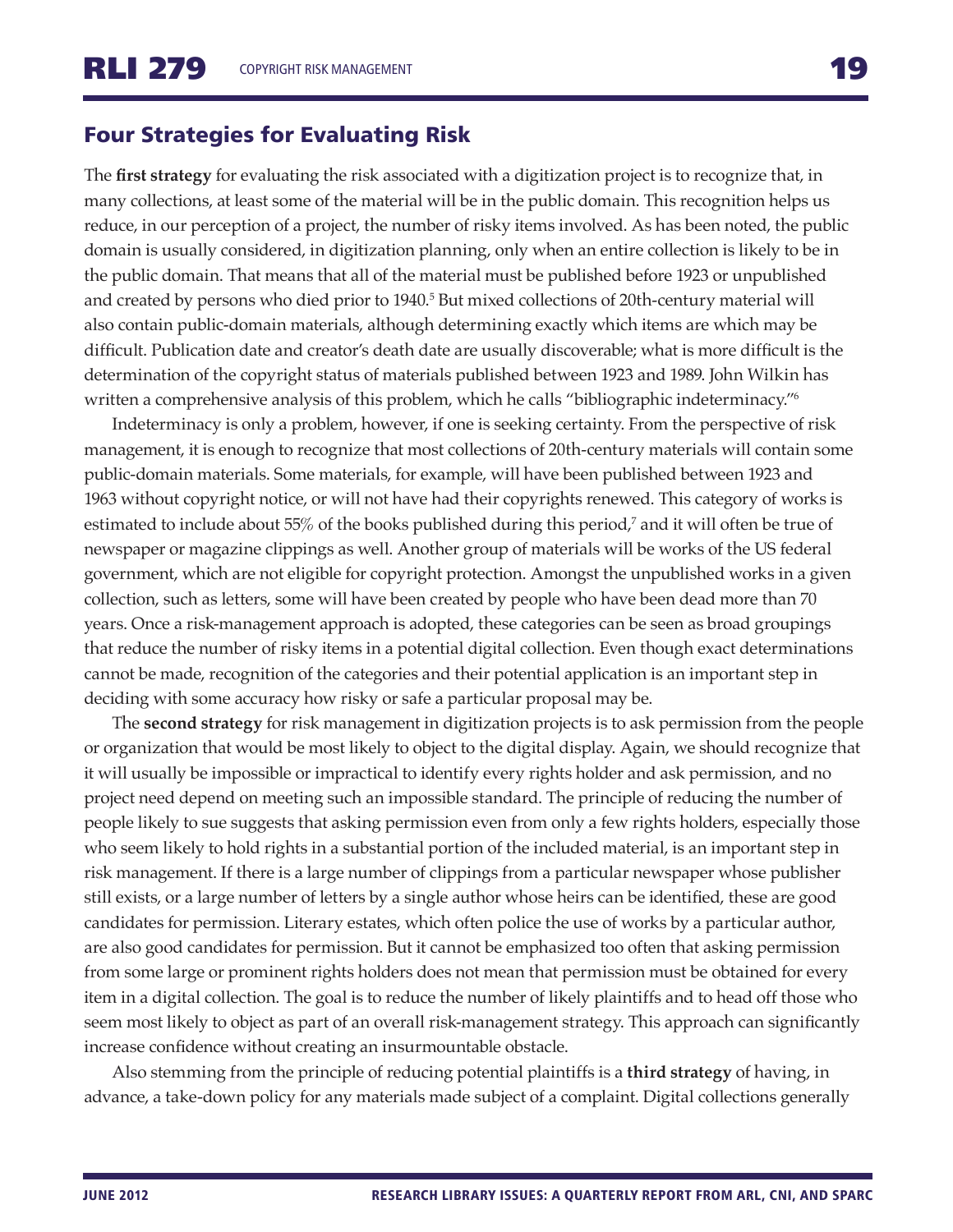garner few complaints, but in the rare circumstances where a family member objects that an ancestor's letters, for example, are being displayed to the world, they will often be mollified if the material is removed from public view and the objector is invited to discuss the matter. Sometimes these discussions may result in eventually reposting the work(s) in question, in paying a small licensing fee, or in deciding to leave the material out of the collection. But a responsive take-down policy will inevitably have the effect of preventing most complaints from ever becoming lawsuits.

It is important to note that a take-down policy in the context of library-created digital collections does not have a legal status; it does not create the "safe harbor" that the take-down process outlined in the Copyright Act offers to Internet service providers[.8](#page-22-3) There is therefore no guarantee that a rights holder could not or would not sue for an alleged infringement even after the offending materials were removed. But from a risk-management perspective, this is an effective way to defuse conflicts if they arise and will further reduce the anxiety around a digitization project.

The **final strategy** in this arsenal of risk-management techniques is, of course, recognizing that many collections will be supported by a strong fair-use argument. While it is not necessary to rehearse all of the details about what such an argument would look like, two points are important. First, most of the mixed digital collections of 20th-century material to which these strategies would apply will clearly be transformative; such collections will repurpose the individual materials around a research theme, in most cases, that will be far different than the original purpose of the works and will not in any way compete with that original purpose. Second, there is unlikely to be any market for the original in many of these cases, even if licensing markets are taken into account. So the two arguably most important fair-use factors, the first and fourth, will often favor the creation of these digital collections.

When we discuss fair use it is import to consider its application and impact on digital collections decision making. In a mixed and heterogeneous collection, any fair-use argument fabricated in advance of a specific complaint will not apply equally well to all materials. But as we have said, this approach does not require absolute certainty or universal application. When the goal is to evaluate the level of risk in order to undertake sensible digitization projects, it is enough to recognize that fair use would be a plausible defense, and that a good-faith fair-use defense reduces the availability of damages when the user is a nonprofit educational institution.[9](#page-22-4) This is especially the case where fair use is understood to be a part of a wider strategy; a "last line of defense" that would further deter potential plaintiffs if all of the other strategies proved, in some rare instance, to have failed to prevent a complaint. For that limited pool of material that is neither in the public domain nor subject to permission, and for that rare plaintiff who is not satisfied by a take-down process, fair use still provides a boundary to the copyright, and raising it would increase the probability that the plaintiff would decide that a lawsuit was likely to prove too expensive and too unprofitable to undertake.

# Applications

This four-prong strategy has been successfully applied to two projects in which I have been involved. In the case of a collection of historic TV commercials, recognition of the public domain and efforts to obtain permission from major rights holders were instrumental in a decision to proceed with the digitization[.10](#page-22-5) The fair-use argument provided a kind of "backstop," especially in a couple of instances where a putative rights holder told the library that they were not comfortable giving the asked-for permission. In those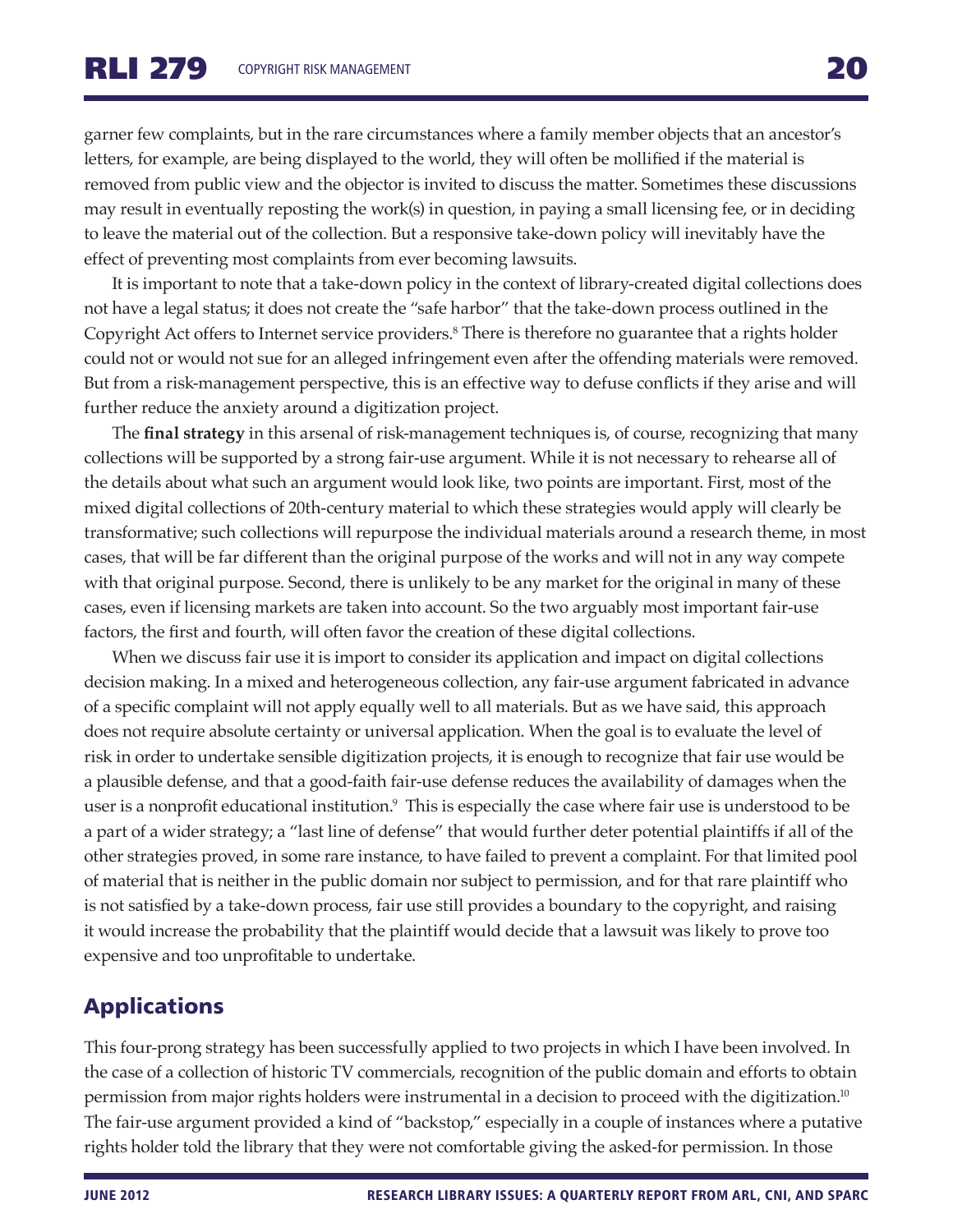cases, where the rights holders were careful not to deny permission but only to refuse to grant it, the library recognized that its fair-use argument still provided enough security to proceed. In almost two years, this project, which seemed very risky on first evaluation, has generated no complaints (and thus no need to use the take-down policy associated with it) while proving very popular with researchers and the general public. In the other case, a joint venture between four libraries, the importance of the strategies was more administrative; it allowed the libraries involved to convince all of the four provosts of their universities to endorse the project, which was an important step toward obtaining grant funding.

## Orphan Works

It is an interesting exercise to consider how orphan works—works that are putatively still protected by copyright but for which no rights holder can be located or successfully contacted—fit into the strategies that have been outlined above.

Orphan works are, by definition, not part of the public domain. But the first strategy, that of recognizing the scope of the public domain relative to a proposed digitization project, may have the effect of helping the librarians planning the project understand that the orphan works problem is smaller than they feared. As Wilkin points out in his article on bibliographic indeterminacy, we often lack enough information to decide, for example, whether a work did have its copyright renewed, so that it is potentially an orphan, or whether it did not and is therefore in the public domain.<sup>11</sup> So analysis of a collection in regard to the likelihood of public-domain materials would also help reduce anxiety over the size of the orphan work problem.

Permission is impossible for orphan works, again by definition. But we should recall that the reason for seeking permission from major or potentially litigious rights holders is to reduce the number of likely plaintiffs a library might provoke. Because rights holders in orphan works cannot be located, and in many cases probably do not even know that they hold rights (as is probably the case, for example, with the heirs of a letter writer), they should not be counted in the pool of potential plaintiffs. Also, if a rights holder for a work previously considered an orphan does surface, a take-down policy and the willingness of the library to discuss the matter will be especially likely to defuse the problem, since the rights holder would have little expectation of profit from the work.

Fair use, of course, applies equally to orphan works as it does to in-copyright works for which the rights holders are known or discoverable. Indeed, fair use is probably itself the best "solution" to the orphan works problem, at least in the context of large-scale digitization of library collections. In addition to the support for a fair-use argument that has already been discussed, the fact that a rights holder has not been discoverable or willing to respond to a permission request further strengthens the fourth-factor argument that the use in question does not harm the market or potential value of the work. By definition, again,

**...fair use is probably itself the best "solution" to the orphan works problem, at least in the context of largescale digitization of library collections.**

orphan works are not subject to normal commercial exploitation or to regular licensing, so the fair-use defense becomes quite strong.

The fair-use defense for digitizing large special collections is not, of course, entirely uncontroversial, as is shown by the recent litigation brought against HathiTrust and five of its university partners by the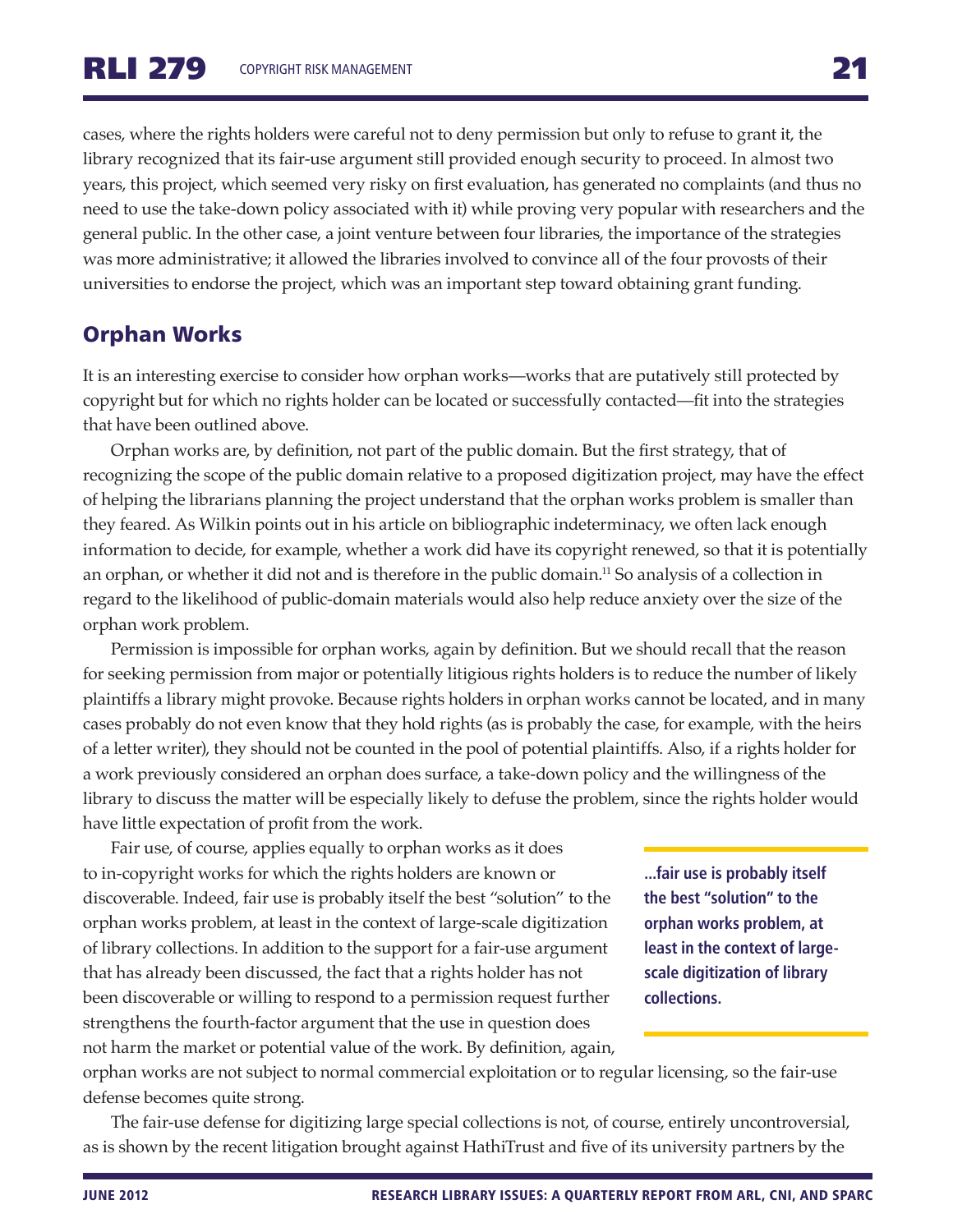Authors Guild[.12](#page-22-7) In considering that lawsuit, however, it is important to distinguish between the legal arguments being made in the case and the long-term goals of the plaintiffs. The actual legal arguments do not involve orphan works for the simple reason that no one who holds rights to an orphan work, properly defined, is a plaintiff in the suit. Although the alleged errors on HathiTrust's initial list of potential orphan works received a good deal of attention, none of those works were ever distributed to the public, and the attention received by the case actually showed that the system of making a list of possible orphan works available in advance of their actual distribution was very effective. In an ideal situation, the Authors Guild would work with HathiTrust to be sure that similar errors do not occur in the future.

In a filing made in this lawsuit in February 2012, the Authors Guild has made a unique and troubling argument about fair use and libraries.<sup>13</sup> In essence they suggest that the explicit library exceptions contained in section 108 of the Copyright Act are the sole provisions for libraries, such that fair use is unavailable as a defense for library activities. If accepted, of course, this argument would severely curtail the options for digitizing special collections. But it seems very unlikely that a judge would accept such a suggestion. For one thing, this position would place libraries at a distinct disadvantage against all other potential users of copyrighted content, an outcome clearly at odds with the privileged position usually afforded to libraries by Congress and the courts. Even more decisive, however, is the inclusion in section 108 itself of a provision that reads, "Nothing in this section…in any way affects the right of fair use as provided by section 107.["14](#page-22-9) So while this case bears watching and should be a matter of concern to all librarians, the clear intention of Congress ought to prevail, so that fair use will remain a significant option for libraries contemplating digitization projects.

# Conclusion

None of the strategies outlined in this article are unique or innovative. The important thing is for librarians to understand how they can work together to provide a more complete picture of the copyright situation involved in a proposed digitization project and a more accurate assessment of the potential risk. Copyright law often seems unmanageably complex, leading librarians to focus too much on a single aspect of a project and, when that aspect proves inapplicable, to give up the proposed digitization. But the multifaceted nature of the law, especially its variety of limitations and exceptions, should really be seen as an invitation to a holistic evaluation that focuses on risk and considers how each facet can contribute to a risk-reduction strategy. If this is done consistently as digitization projects are undertaken, the risk of infringement litigation will usually be seen to be much more manageable, and a great deal of unnecessary self-censorship will be avoided.

- <span id="page-21-0"></span>1 Prudence Adler, Brandon Butler, Patricia Aufderheide, and Peter Jaszi, "Fair Use Challenges in Academic and Research Libraries," December 20, 2010, [http://www.arl.org/bm~doc/arl\\_csm\\_](http://www.arl.org/bm~doc/arl_csm_fairusereport.pdf) [fairusereport.pdf.](http://www.arl.org/bm~doc/arl_csm_fairusereport.pdf)
- <span id="page-21-1"></span>2 Ibid., 12.
- <span id="page-21-2"></span>3 Ibid., 11–12.
- <span id="page-21-3"></span>4 Ibid., 12.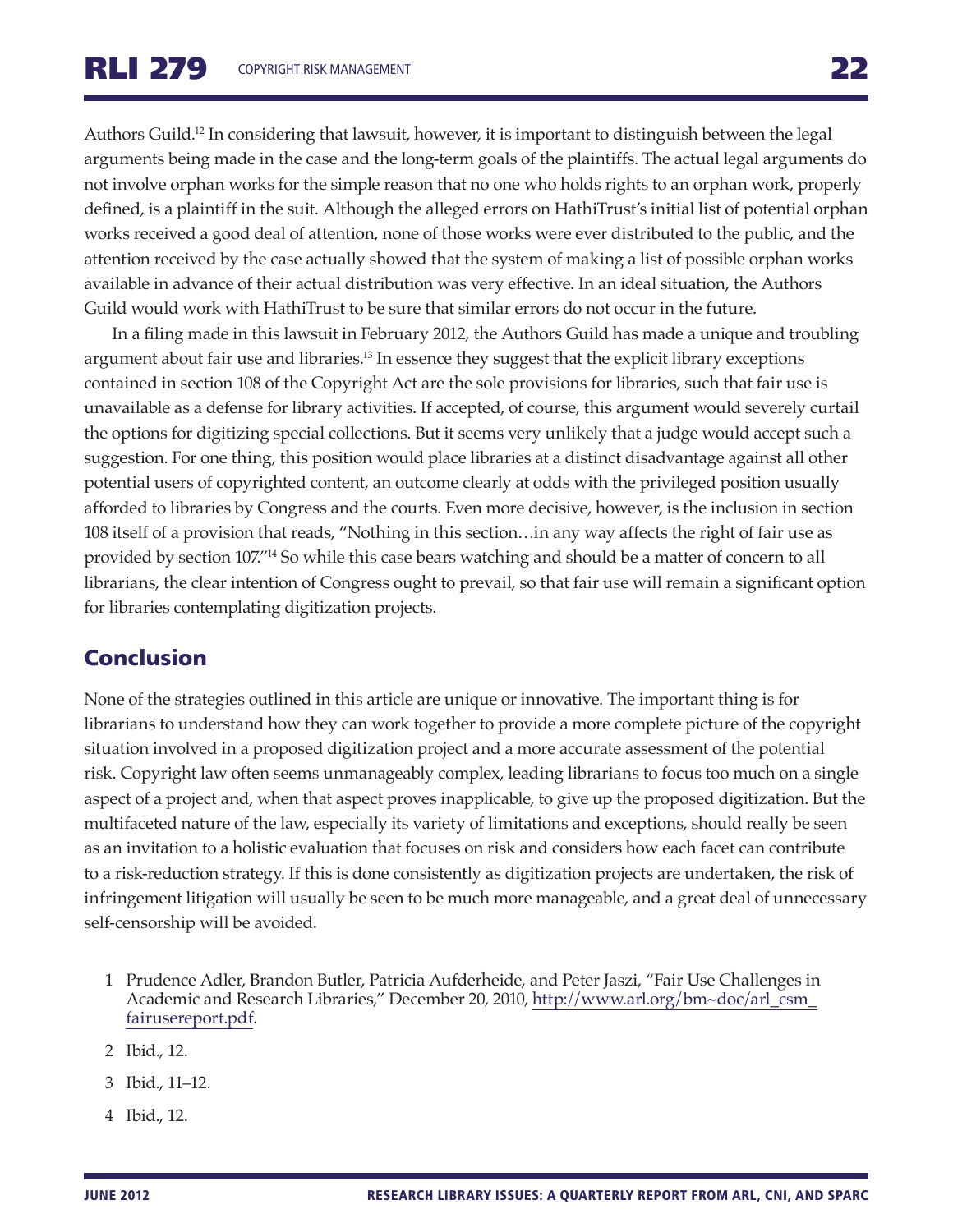- <span id="page-22-0"></span>5 The best resource for comprehensive consideration of what items may be in the public domain is still Peter Hirtle's chart on "Copyright Term and the Public Domain in the United States," [http://](http://copyright.cornell.edu/resources/publicdomain.cfm) [copyright.cornell.edu/resources/publicdomain.cfm](http://copyright.cornell.edu/resources/publicdomain.cfm).
- <span id="page-22-1"></span>6 John P. Wilkin, "Bibliographic Indeterminacy and the Scale of the Problems and Opportunities Of 'Rights' in Digital Collection Building," Ruminations series, Council on Library and Information Resources, February 2011, [http://www.clir.org/pubs/ruminations/01wilkin/wilkin.html.](http://www.clir.org/pubs/ruminations/01wilkin/wilkin.html)
- <span id="page-22-2"></span>7 Ibid., citing data from the Copyright Review Management System at the University of Michigan.
- <span id="page-22-3"></span>8 17 U.S. Code § 512.
- <span id="page-22-4"></span>9 See 17 U.S. Code § 504 (c)(2).
- <span id="page-22-5"></span>10 "AdViews," Duke University Libraries,<http://library.duke.edu/digitalcollections/adviews/>.
- <span id="page-22-6"></span>11 Wilkin, "Bibliographic Indeterminacy."
- <span id="page-22-7"></span>12 The documents in this case can be found on the Justia.com website at [http://dockets.justia.com/](http://dockets.justia.com/docket/new-york/nysdce/1:2011cv06351/384619/) [docket/new-york/nysdce/1:2011cv06351/384619/.](http://dockets.justia.com/docket/new-york/nysdce/1:2011cv06351/384619/)
- <span id="page-22-8"></span>13 See entry number 55 in the above docket report.
- <span id="page-22-9"></span>14 17 U.S. Code 108(f)(4).

© 2012 Kevin L. Smith



This article is licensed under a Creative Commons Attribution-Noncommercial-Share Alike 3.0 United States License. To view a copy of this license, visit <http://creativecommons.org/licenses/by-nc-sa/3.0/us/>.

**To cite this article:** Kevin L. Smith. "Copyright Risk Management: Principles and Strategies for Large-Scale Digitization Projects in Special Collections." *Research Library Issues: A Quarterly Report from ARL, CNI, and SPARC*, no. 279 (June 2012): 17–23.<http://publications.arl.org/rli279/>.